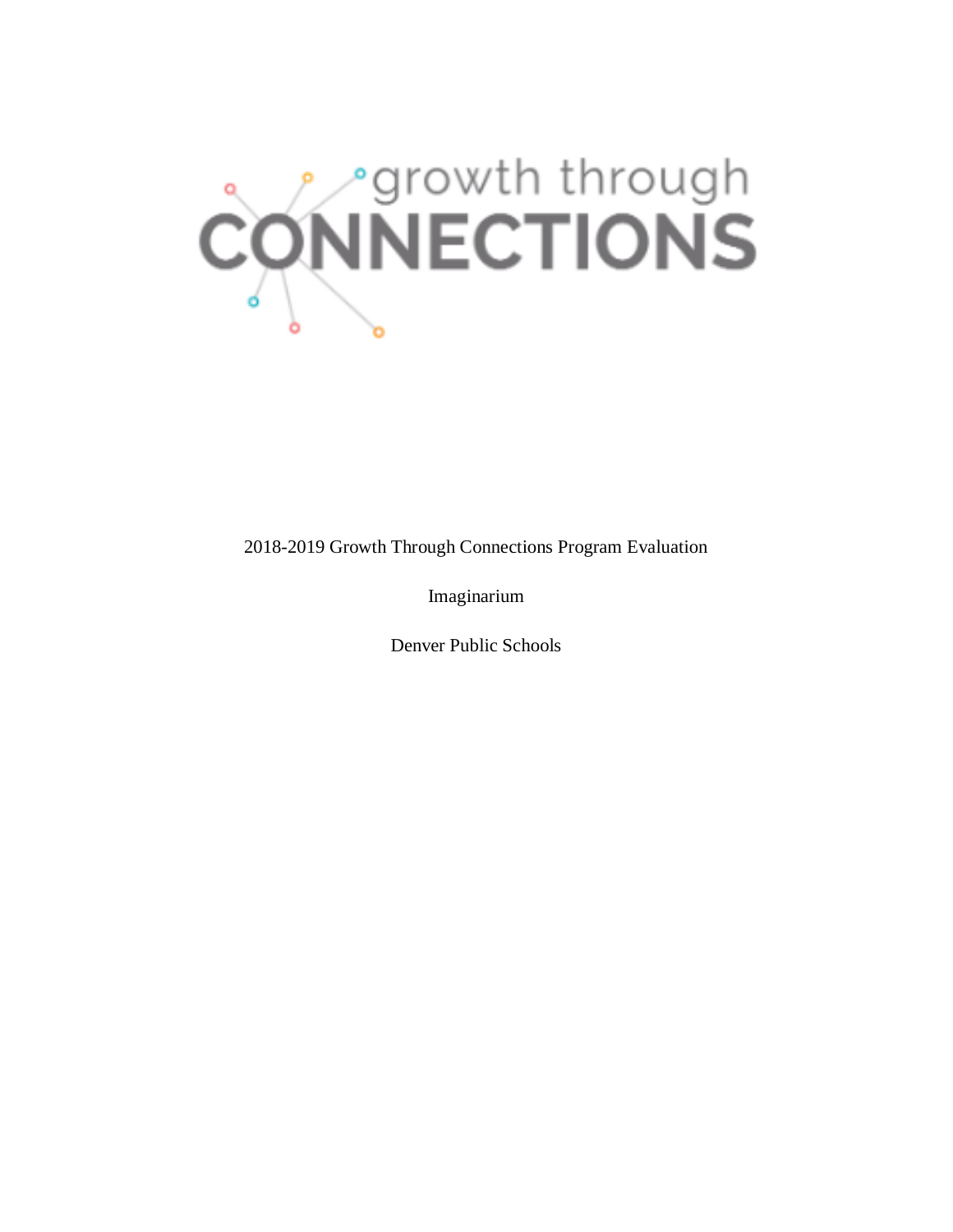### 2018-2019 Growth Through Connections Program Evaluation

In the United States, racial disproportionality divides Black and Latino students from their white classmates in achievement, graduation rates, and college attendance, among other educational outcomes (Mrocakowski & Sanchez, 2015; Ladson-Billings, 2005). These school outcomes contribute to socioeconomic inequities across racial lines because "education is one of the strongest predictors of lifetime wealth, and lack of access to quality education is one of the most frequently cited constraints on upward mobility" (Owens, 2017, p. 11). While recognizing the need for long-term solutions, such as recruiting and retaining more teachers and school leaders of color, schools have a responsibility to find shorter term solutions to address these disproportionalities (Bailey, 2016).

Schools that solicit feedback from students demonstrate cultural responsiveness by giving power to those voices and making changes that reflect input from all members of the school community (Emdin, 2016). By soliciting feedback from students, educators are communicating that they value what the students have to say and acknowledging that they are the experts in their own relationships with the social field being discussed. This technique is intended to increase student engagement by providing students voice and choice in making school more comfortable and relevant to them. Students will likely be more engaged in their school career if they see relevance and value in what they're learning.

## **The Current Study**

Denver Public Schools' Growth Through Connections program (GTC) is a teacher education program focused on equipping teachers with more culturally responsive teaching practices for classrooms with variability in student race and ethnicity. Two groups of teachers participated in GTC for the 2018-2019 academic year. One group began programming in mid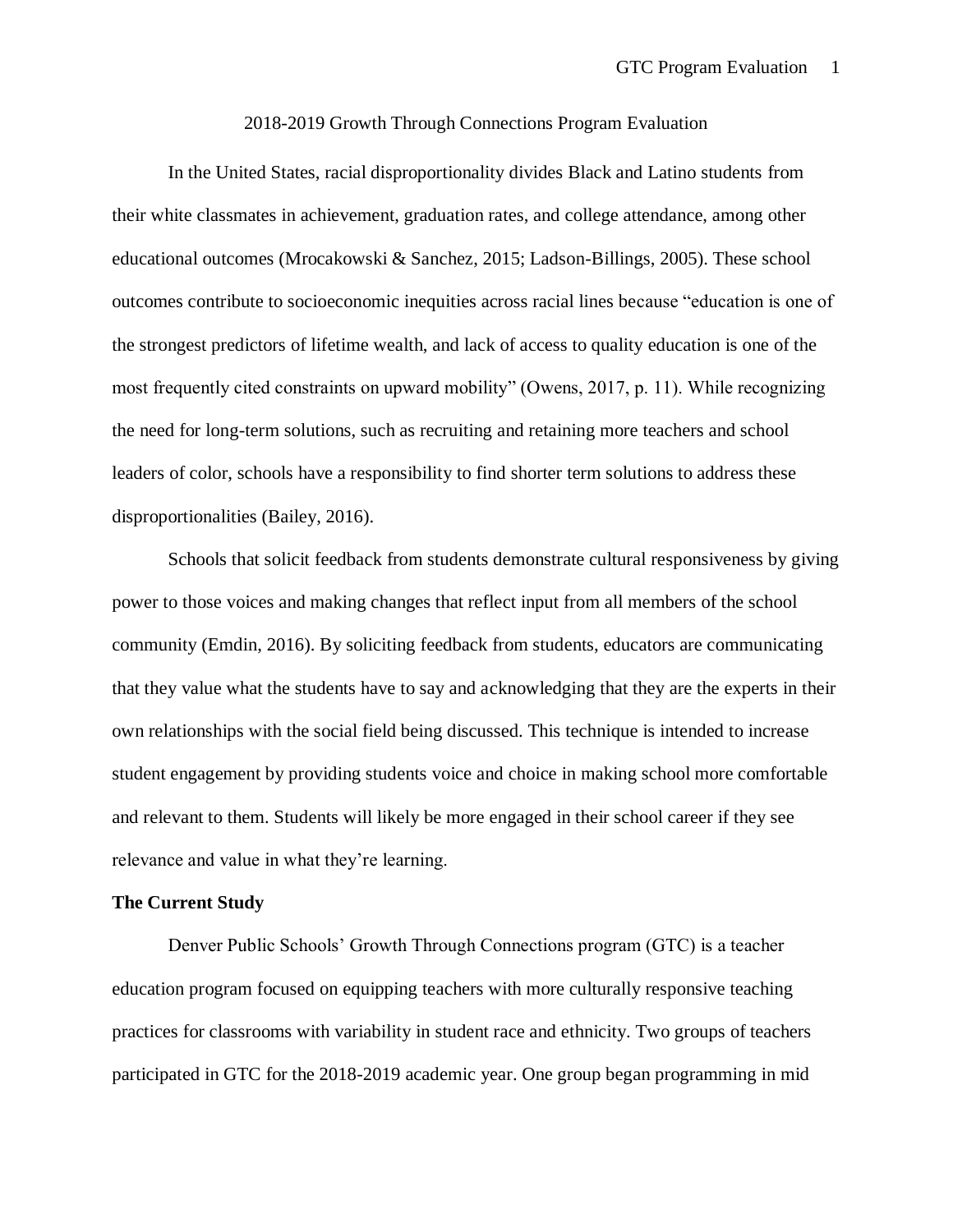September 2018, and a second group began programming in mid November 2018. For both groups, GTC included:

- Professional development sessions grounded in:
	- Christopher Emdin's book 'For White Folks Who Teach in the Hood... and the Rest of y'all Too: Reality Pedagogy and Urban Education'
	- White fragility and race
	- Stereotype threat
	- Microaggressions
- Learning labs in which teachers observed classrooms implementing Emdin's work
- Plan do study act (PDSA) cycles to document Emdin practices implemented in individual classrooms
- Individualized coaching sessions.

See Table 1 for participation rates in each programming component for each teacher group.

Besides the programming timeline, one other difference between the two teacher groups was that group 2 had additional learnings grounded in the Intercultural Development Inventory (IDI) as part of the Intercultural Development Continuum (se[e](https://idiinventory.com/publications/the-intercultural-development-continuum-idc/)

[https://idiinventory.com/publications/the-intercultural-development-continuum-idc/\)](https://idiinventory.com/publications/the-intercultural-development-continuum-idc/) and intercultural competence. Teachers were able to choose whether or not to complete the IDI in order to obtain a personalized Intercultural Development Inventory to guide their intercultural competence growth as related to their classroom teaching practices. At the end of the program, all teachers in group 2 completed the IDI as a post-test measure.

In evaluating the GTC program, three research questions were addressed: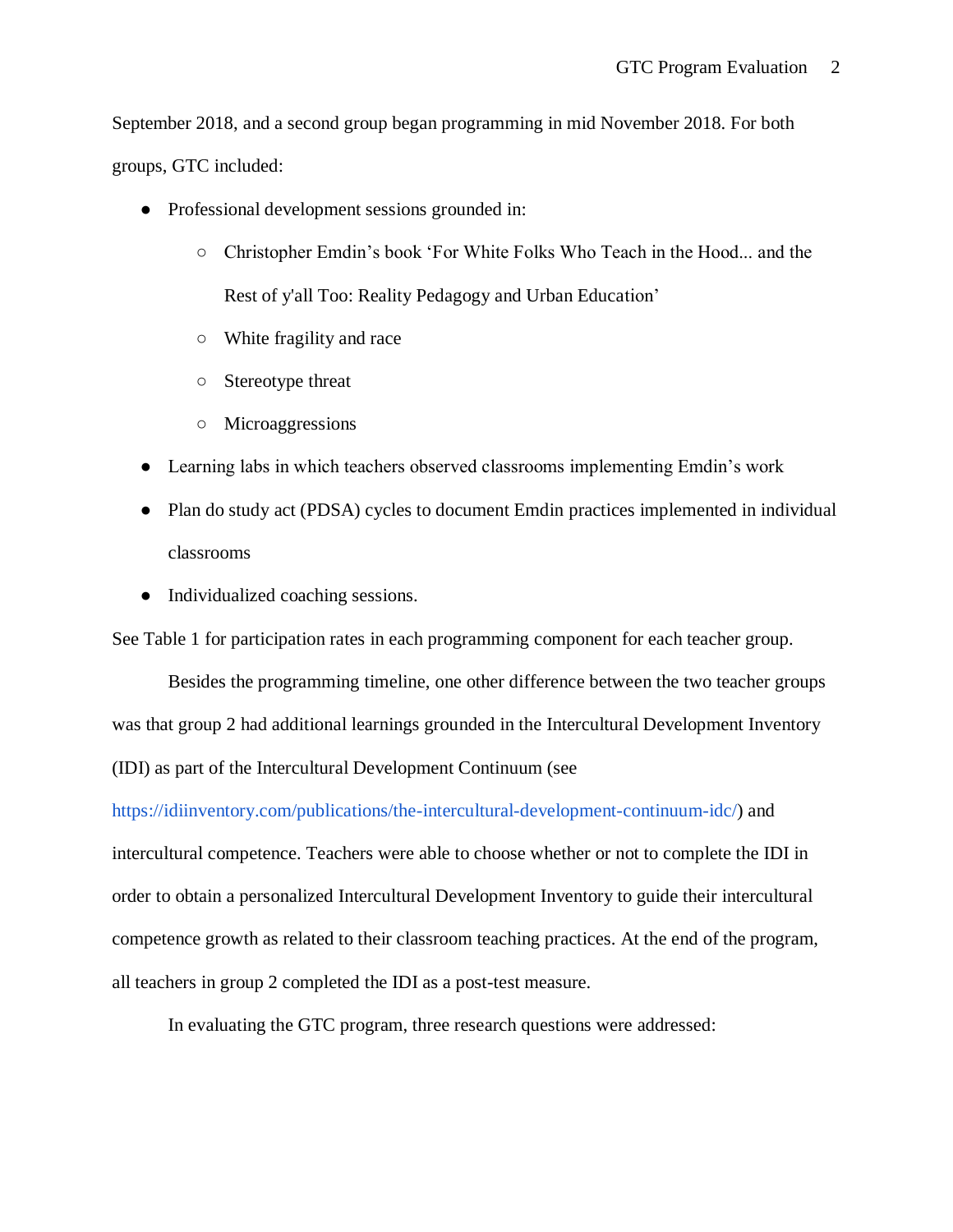- How did GTC educators implement their learning and new knowledge into their teaching?
- How did educators' self-efficacy in cultivating and maintaining meaningful relationships with students change through their participation in the GTC program?
- How did student engagement in the classroom change across the school year following educators' participation in the GTC program?

### **Method**

### **Participants**

**Teachers**. A total of 47 teachers (42 females, 5 males) participated in the GTC program. Mean teacher age was  $35.74$  years  $(SD = 9.06$  years, range  $= 24.00 - 57.00$  years). Thirty-seven (78.7%) were White; and 10 (21.3%) were Hispanic, African American, or multiple races. Nearly one third of teachers ( $n = 17, 36.2\%$ ) were within their first 6 months in their current teaching positions, 15 (31.9%) had been in their current teaching positions between 1-2 years, 8 (17%) had been in their current teaching positions for over 4 years, and 7 (14.9%) had been in their current teaching positions between 2-4 years.

All teachers were invited to participate in voluntary interviews toward the end of the program; 10 teachers who completed both pre- and post-program assessments plus two additional teachers that did not complete both assessments participated in these interviews. Mean teacher age was 36.08 years  $(SD = 9.47$  years, range  $= 24-52$  years), and teachers were White and Hispanic. Nearly half ( $n = 5, 41.7\%$ ) had been in their current teaching positions between 1-2 years; and the remaining teachers were within the first 6 months of or had been in their current teaching positions between 2-4 years or over 4 years.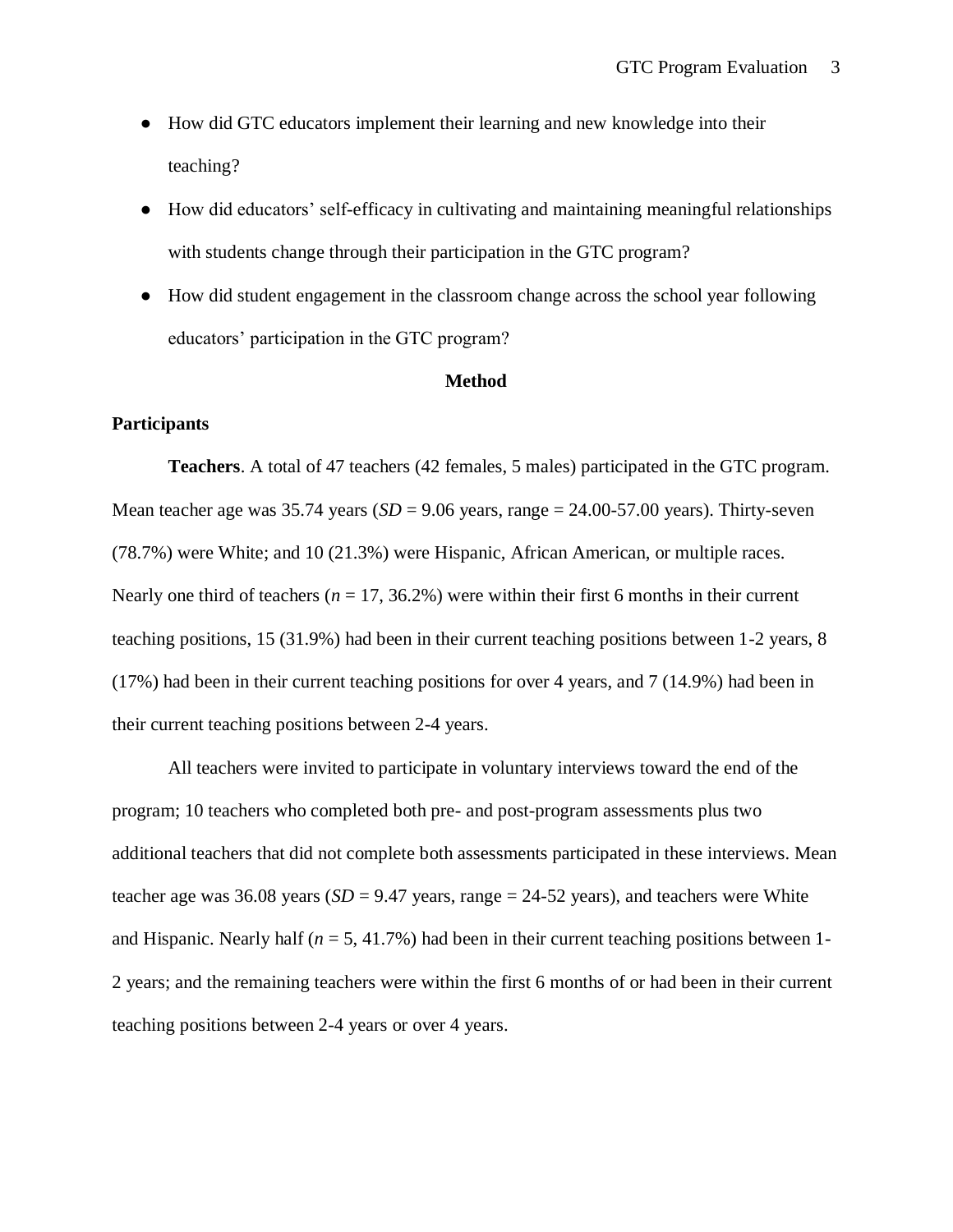**Students**. Three hundred eleven students (145 females, 166 males) participated in the fall and spring iterations of the student survey as part of the GTC program evaluation. Mean student age was 13.37 years (*SD* = 2.79 years, range = 7.80-19.04) years and were currently in first grade through high school (elementary school  $n = 111, 35.7\%$ ; middle and high school  $n = 200$ , 64.3%). Approximately half of students  $(n = 164, 52.7\%)$  were Hispanic, 66 (21.2%) were White, 48 (15.4%) were African American, 18 (5.8%) were Asian or Pacific Islander, and the remaining 15 (4.8%) were Native American or Alaskan/Haraiin Natives or multiple races. A majority  $(n = 217, 69.8\%)$  of students qualified for free or reduced lunch, 112 (36.0%) were identified as English language learners, 31 (10.0%) were identified as gifted/talented, and 23 (7.4%) participated in special education programming.

All teachers were invited to have students in classes in which they implemented GTC techniques participate in voluntary focus groups toward the end of the school year. A total of 11 student focus groups were conducted with focus group size ranging from 3-10 students. Fortynine students total (25 males, 24 females) participated ranging from grades 1-12. Thirty students (61.2%) were identified as Hispanic; and the remaining 18 (36.8%) were White, Indian/Alaskan Native, Black/African American, Asian, and mixed races.

### **Measures**

Measures included both quantitative (i.e., survey) and qualitative (i.e., interview and focus group) data with overlapping constructs in order to triangulate data collection and analysis. Data triangulation adds to the validity of findings because multiple forms of evidence are used to draw conclusions rather than a single data point (Creswell & Miller, 2000).

### **Quantitative data**.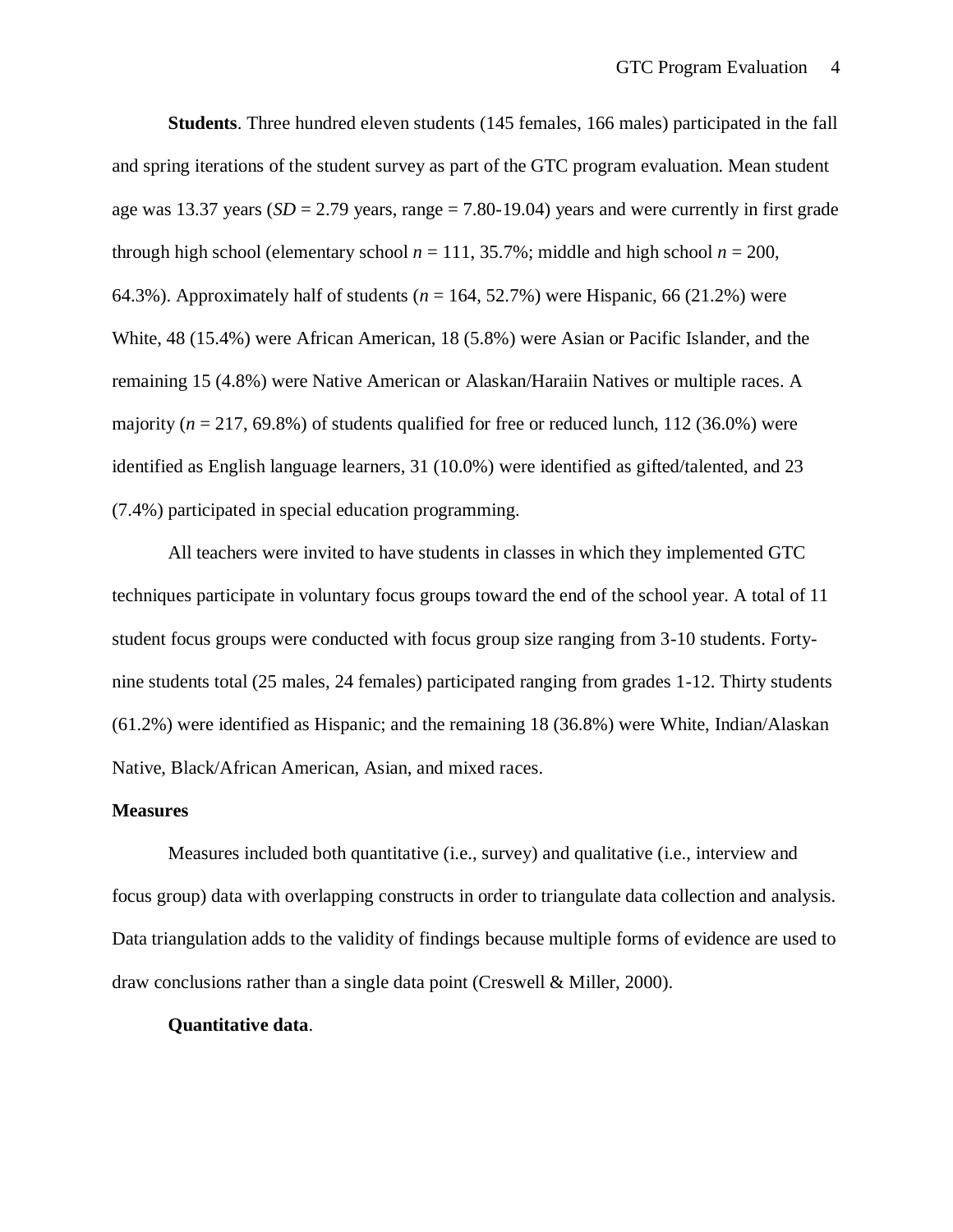*Teacher survey*. The Culturally Responsive Teaching Self-Efficacy Scale (CRTSE; Siwatu, 2007a) is a 40-item assessment measuring teachers' confidence in their ability to engage in specific culturally responsive teaching practices (see Table 2). The scale was constructed using Siwatu's (2007b) Culturally Responsive Teaching Competencies and Bandura's (1977) self-efficacy construct. Teachers indicate a degree of confidence in each item along a 0 (no confidence at all) to 100 (completely confident) continuum; so high scores on the CRTSE indicate a greater sense of efficacy for engaging in specific instructional and non-instructional tasks associated with culturally responsive teaching. Participants' responses to each of the 40 items are summed to generate a total score. The CRTSE could be used to provide program administrators and teacher educators with a tool to assess the effectiveness of a teacher education program (Siwatu, 2007a).

*Student survey*. The Student Engagement Instrument (SEI; Betts, Appleton, Reschly, Christenson, & Huebner, 2010) is a 33-item assessment measuring five types of student engagement: The Teacher-Student Relationships, Peer Support for Learning, and Family Support for Learning subscales assess affective engagement; and the Control and Relevance of School Work and Future Aspirations and Goals subscales assess cognitive engagement. Students rate each subscale item on a 4-point scale ranging from 1 (strongly agree) to 4 (strongly disagree). The SEI has strong validity (Appleton, Christenson, Kim, & Reschly, 2006) and also holds similar factor structure, equal score reliability, and similar latent factor relationships across across gender in middle and high school students (Betts et al., 2010).

For the purpose of the current study, only the Teacher-Student Relationships, Control and Relevance of School Work, and Future Aspirations and Goals subscales were administered to total 23 items. Because the student sample for the current study included elementary school aged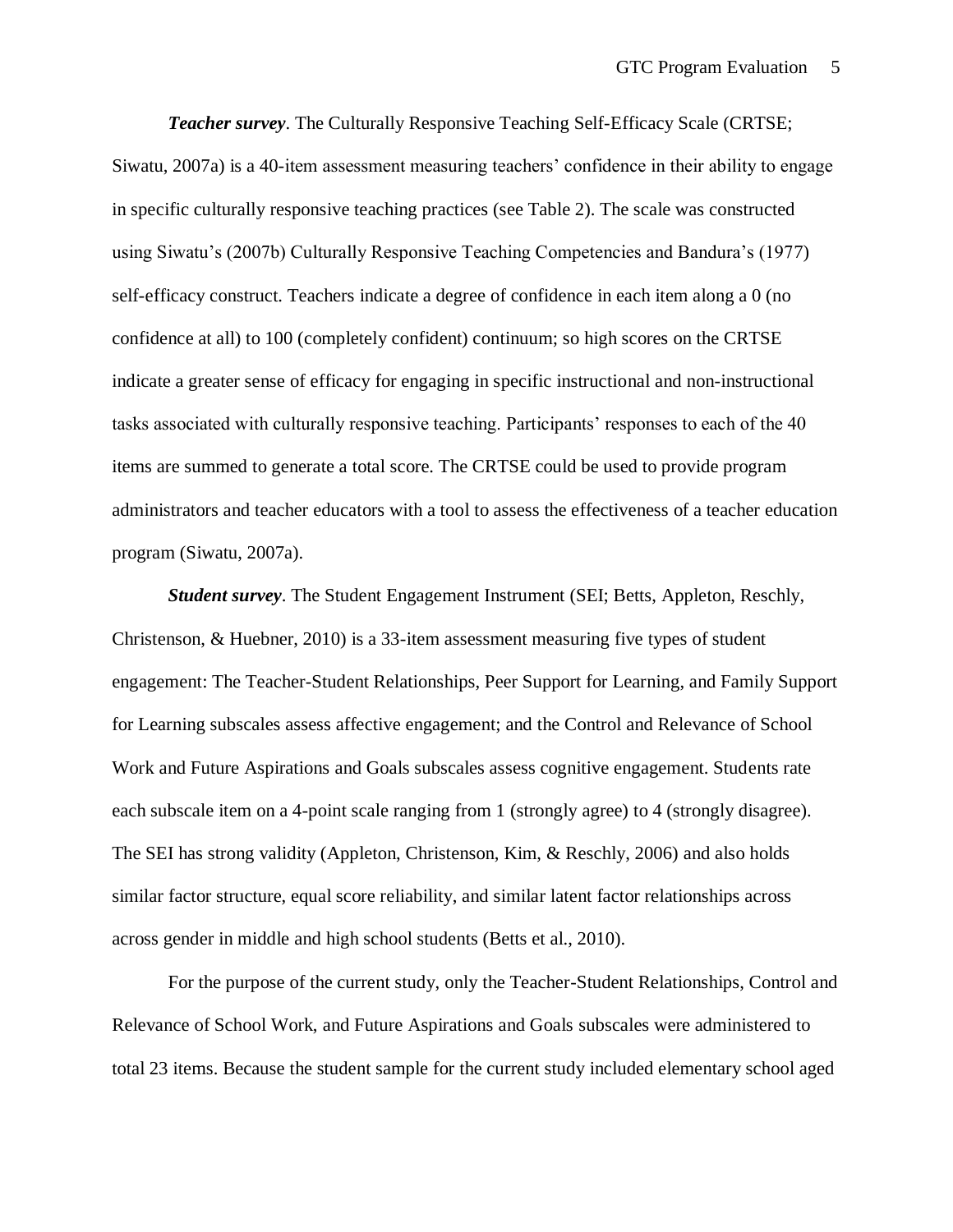students in addition to middle and high school students, item language was adapted for use with those students (see Appendix A). Further, Denver Public Schools doesn't administer surveys with students aged kindergarten through second grade; only students in the third grade and older are invited to complete district-wide surveys. Thus, to include kindergarten through second grade students' responses in the current study, researchers administered the SEI to these students individually using the props in Appendix B. Researchers first read each item to the student, then held up a piece of paper with the 'thumbs up' and 'thumbs down' visuals and asked students, "Would you say 'yes' or 'no?" while pointing to each corresponding hand as they read it. Once they confirmed that initial response, researchers flipped the page to reveal the thermometer visuals and asked students to indicate the extent of their 'yes' or 'no' response. For instance, if a student responded 'yes' to an SEI item, the researcher would say, "OK. A little bit yes? Or a lot yes?" while again pointing to each corresponding thermometer and this time using voice inflection (e.g., raising voice for 'a little bit' and elongating pronunciation of 'a lot'). The SEI was also translated into Spanish to accommodate student needs upon request.

**Qualitative data**. A standardized open-ended interview approach was used in developing both teacher interview and student focus group items (see Turner, 2010).

*Teacher interviews.* Four categories of teacher interview items were developed to reflect GTC program goals as well as additional information requested by the program developer and facilitator to obtain useful information for future iterations of the program (see Appendix C). The first section, *Educator Learning/Transfer of Knowledge and Related Student Outcomes* questions teachers' perceptions on their changes in their own teaching practices, changes in their students' engagement, and the degree to which they were able to successfully implement GTC strategies (see Appendix D for descriptions of reality pedagogy teaching practices from Emdin's work).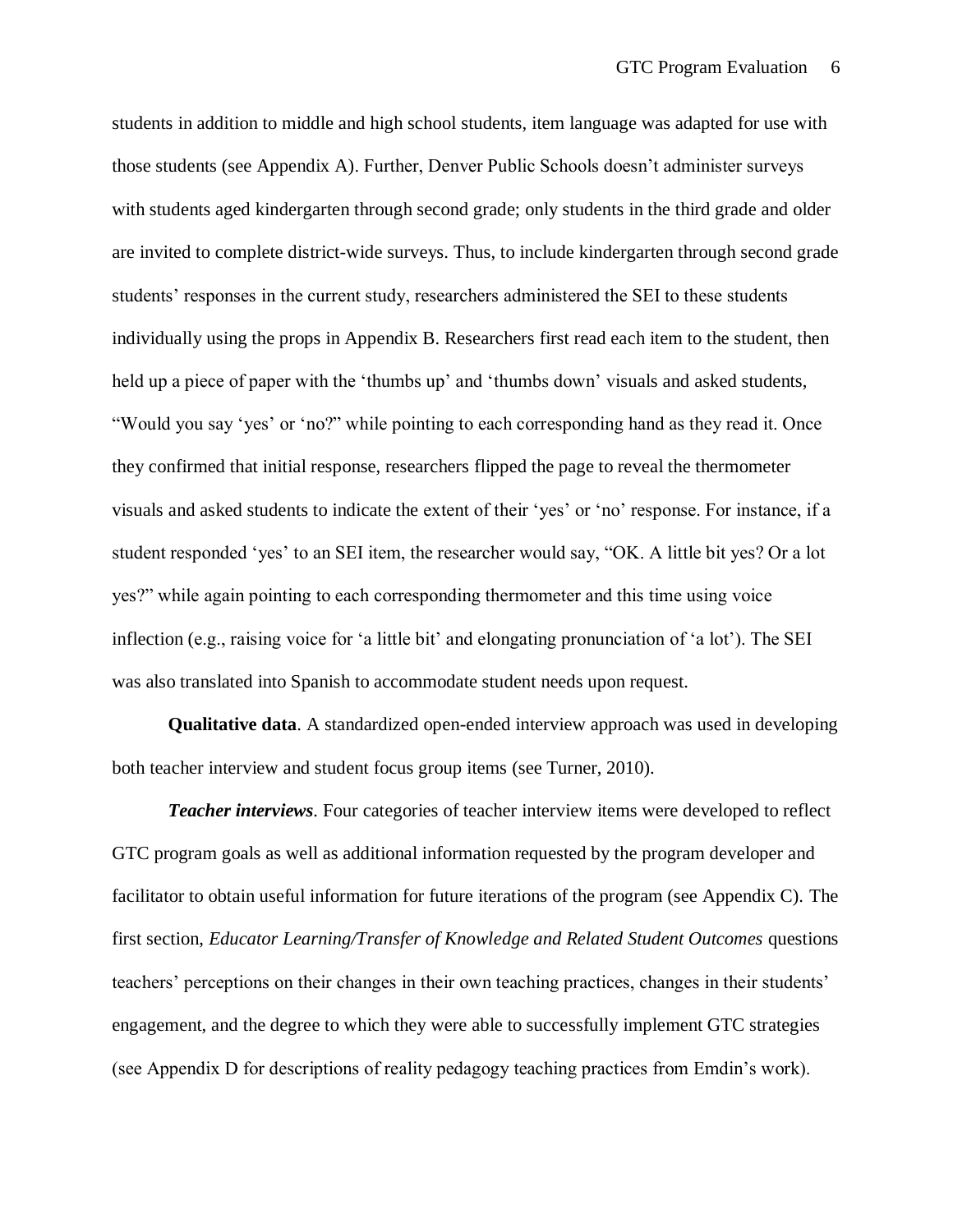Questions included in *Changes in Educator Self-Efficacy* ask teachers about their abilities to cultivate relationships with their students and students' families. The third section, *Support for GTC Participation*, includes questions regarding school administrators' participation in GTC and desired support for future GTC program implementation as well as questions regarding perceived and further desired support from GTC staff. The final section, *GTC Program Feedback*, asks teachers to rank all program components as well as provide additional program feedback.

*Student focus groups.* Student focus groups included three categories to reflect research questions (see Appendix E). *Student Engagement in the Classroom* includes questions intended to learn how teachers are actively engaging students in classroom activities and also seeking student feedback on an individual basis. Questions related to *Teacher-Student Relationships* attempt to learn whether or not teachers ask students' opinions of school work and talk about students' lives outside of school. Finally, *Future Aspirations* asks students of their plans following graduation as well as what their current teachers can do to help them to prepare for implementing those plans.

## **Procedure**

Researchers provided teachers a link to the CRTSE in Qualtrics, and teachers completed it on their own computers during professional development sessions at the beginning and end of the program. Researchers were available to teachers during that time to answer any questions about accessing the survey or about any individual items. Teachers were also provided links to the SEI in Qualtrics and asked to administer the survey to students in classrooms in which they were implementing GTC program teachings. Both groups of teachers were asked to administer the survey to their students within the first three weeks following their first professional development session. For kindergarten through second grade classrooms, researchers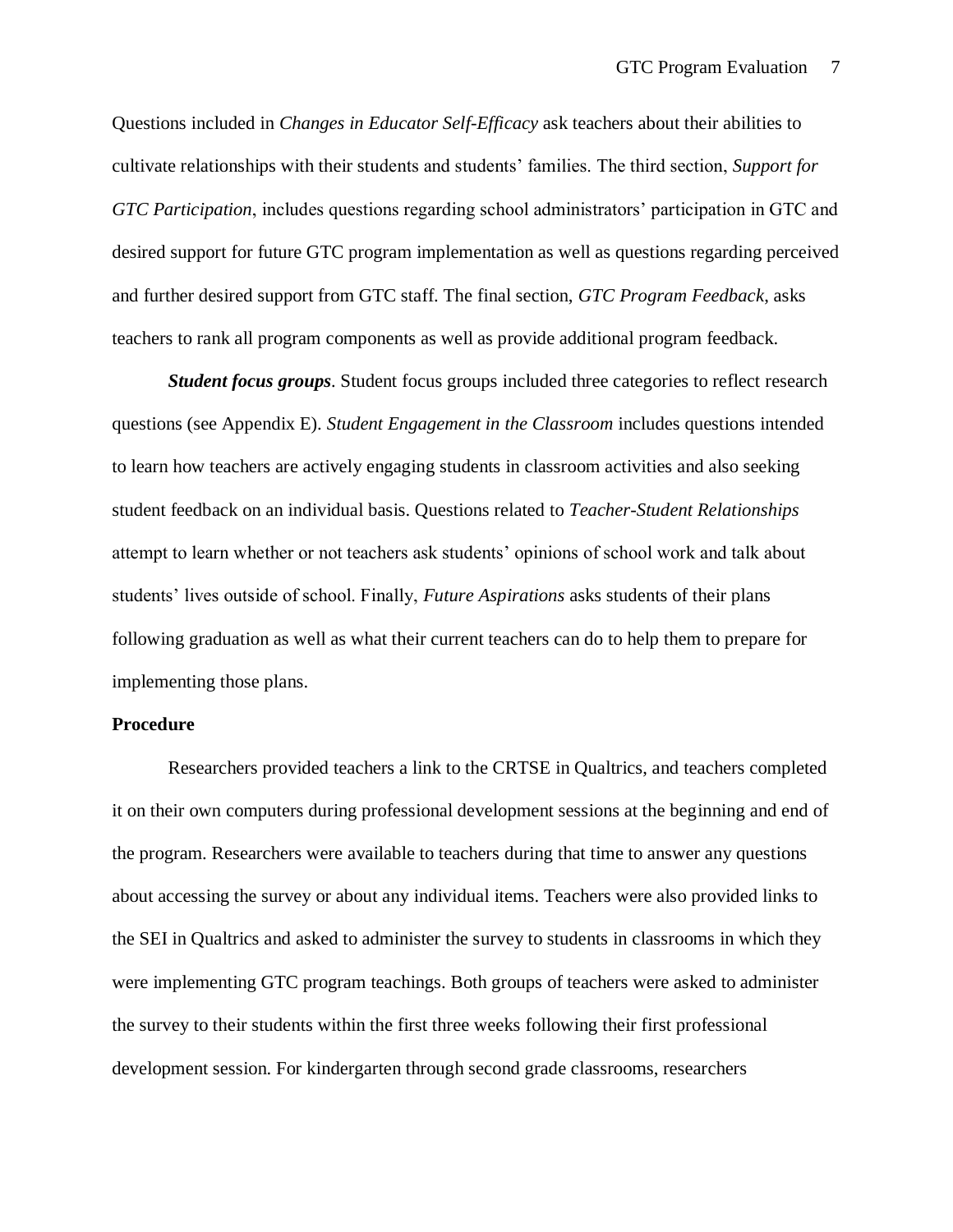administered the SEI to students individually and recorded the child's responses on the regular online assessment that older students completed themselves. To accommodate state-wide testing windows in the spring, all teachers were provided a link to the post-program SEI and asked to administer it with their students during approximately the last two months of the academic year.

Teacher interviews and student focus groups were all conducted across approximately a 6-week window at the end of the academic year. To enhance qualitative data validity, teachers and students were informed that no demographic or identifying information would be shared on an individual basis and that they should feel safe in giving their honest opinions about their experiences with the GTC program (Shenton, 2004). Participants were also informed that they could discontinue the interview at any time. At least two researchers were present for each teacher interview and student focus group, one research primarily leading the interview or focus group conversation, and the other researcher primarily writing down participant responses for later analysis. All interviews and focus groups were also audio recorded on I-Phones using the My Memos application for later transcription reference and coding. Both researchers listened to recordings within the week following each interview and focus group to ensure transcription accuracy.

### **Qualitative Data Analyses**

 An emergent coding approach was used for analyzing interview and focus group transcriptions. Emergent coding consists of researchers establishing some preliminary categories followed by several revisions of the data where codes and themes are further identified and refined (Stemler, 2001).Then, codes were analyzed to identify themes in the interviews and focus groups. Creswell (2013) defines themes as "broad units of information that consists of several codes aggregated to form a common idea" (p. 186).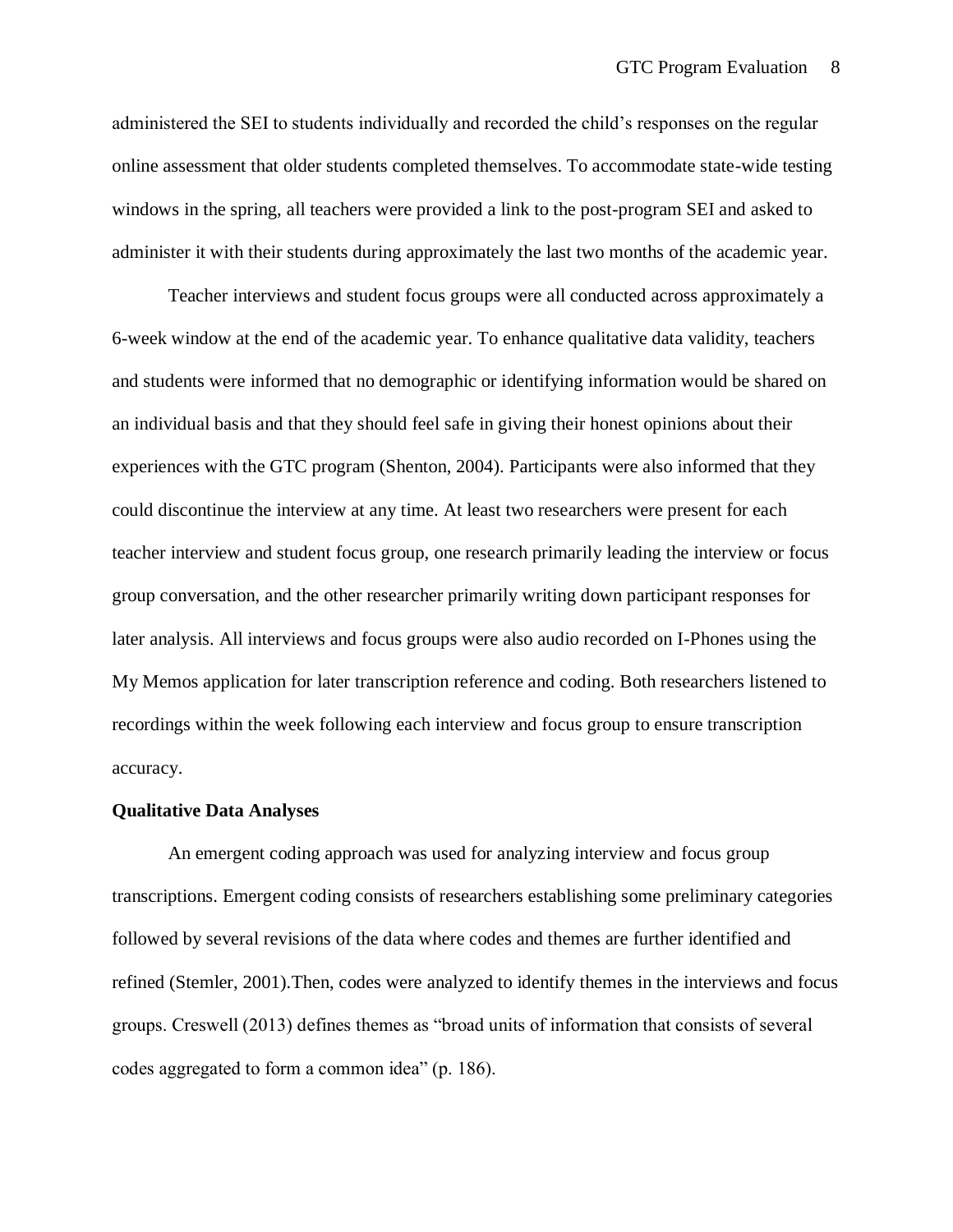### **Results**

### **Descriptive Analyses**

Table 2 includes item-level descriptive data for the CRTSE, and Table 3 includes descriptive data for the SEI for all students and for students in each group.

## **Research Questions**

#### *How did GTC educators implement their learning and new knowledge into their*

*teaching?* Findings from both teacher interviews and student focus groups illustrated how teachers implemented practices learned through GTC in their classrooms across the academic year. Ten of 12 teachers interviewed indicated that they were able to successfully implement practices they learned from their GTC program participation. The majority  $(n = 7)$  stated that cogens were the primary GTC strategy they implemented with their students. One teacher noted how cogens "helped kids have fun with learning again," and found that the "ideas the students came up with were super easy for me to implement." Another teacher noted how the experience of implementing cogens with students made her feel as through the students were developing the curriculum with her. The two remaining teachers noted that they were partially successful in implementing GTC practices due to scheduling conflicts with students (e.g., students did not want to give up their lunches to participate in cogens).

During focus groups, students were asked about what strategies their teachers implemented and how they felt about them. Students reported that their teachers' use of the cogens ( $n = 8$ ) and cosmopolitanism ( $n = 5$ ) reality pedagogy teaching practices as well as teachers' learning about students' interests  $(n = 5)$  were the most impactful strategies their teachers implemented during the school year. Students went on to elaborate how these strategies had a positive impact on them throughout the year. One student remarked how the teacher "gives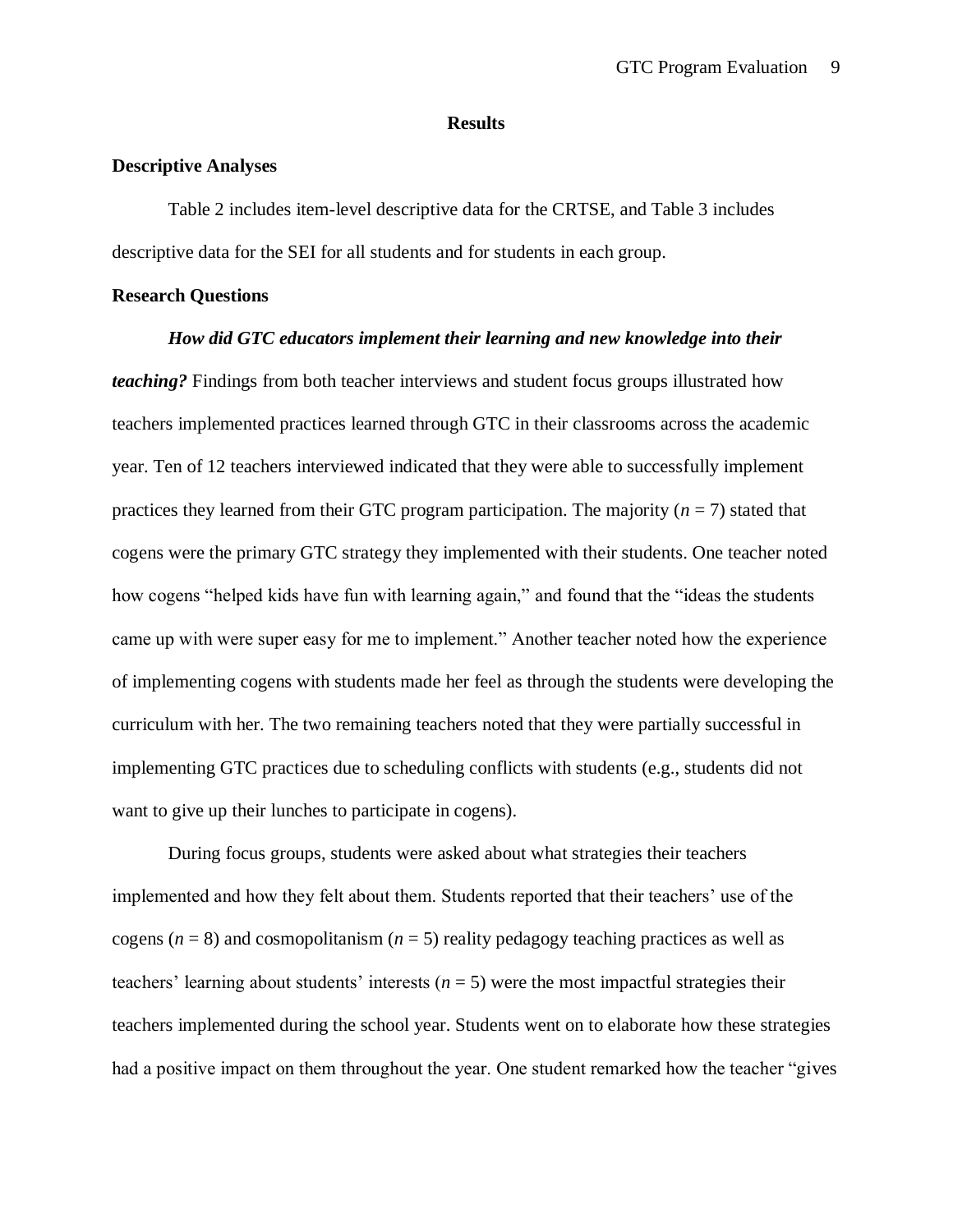all the students an opportunity to share and say 'yes' or 'no' [about the things they like and don't like about the class]."

# *How did educators' self-efficacy in cultivating and maintaining meaningful relationships with students change through their participation in the GTC program?*

Quantitative analyses revealed no statistically significant difference between teachers in group 1 versus group 2 for the CRTSE; so data for both groups of teachers were analyzed together. There were significant differences in teachers' CRTSE scores from pre-program administration (*M* = 64.26, *SD* = 13.05) to post-program administration ( $M = 81.52$ , *SD* = 9.15),  $t = -10.08$ ,  $p < .001$ , indicating that teachers' sense of self-efficacy to teach with greater cultural responsiveness increased from the beginning to the end of GTC participation across the academic year.

There was a statistically significant difference between students whose teachers were in group 1 versus group 2 for the Teacher-Student Relationships SEI subscale; so these data were analyzed separately for each group. Students of teachers in group 1 showed greater positive change in their perceptions of teacher-student relationships across the academic year than students of teachers in group 2, but this difference did not reach statistical significance  $(p < .10)$ . Additional correlational analyses across all students also revealed a strong correlation between the SEI Teacher-Student Relationships and Control and Relevance of School Work subscales (*r*  $=$  .70,  $p < .001$ ), indicating that increased student perceptions of positive relationships with their teachers were related to students' perceptions of having greater control of and finding greater relevance in their school work.

Qualitative findings from both teacher interviews and student focus groups illustrated how teachers' GTC program participation influenced their relationships with students. All 12 teachers reported feeling more confident in their abilities to cultivate and to maintain meaningful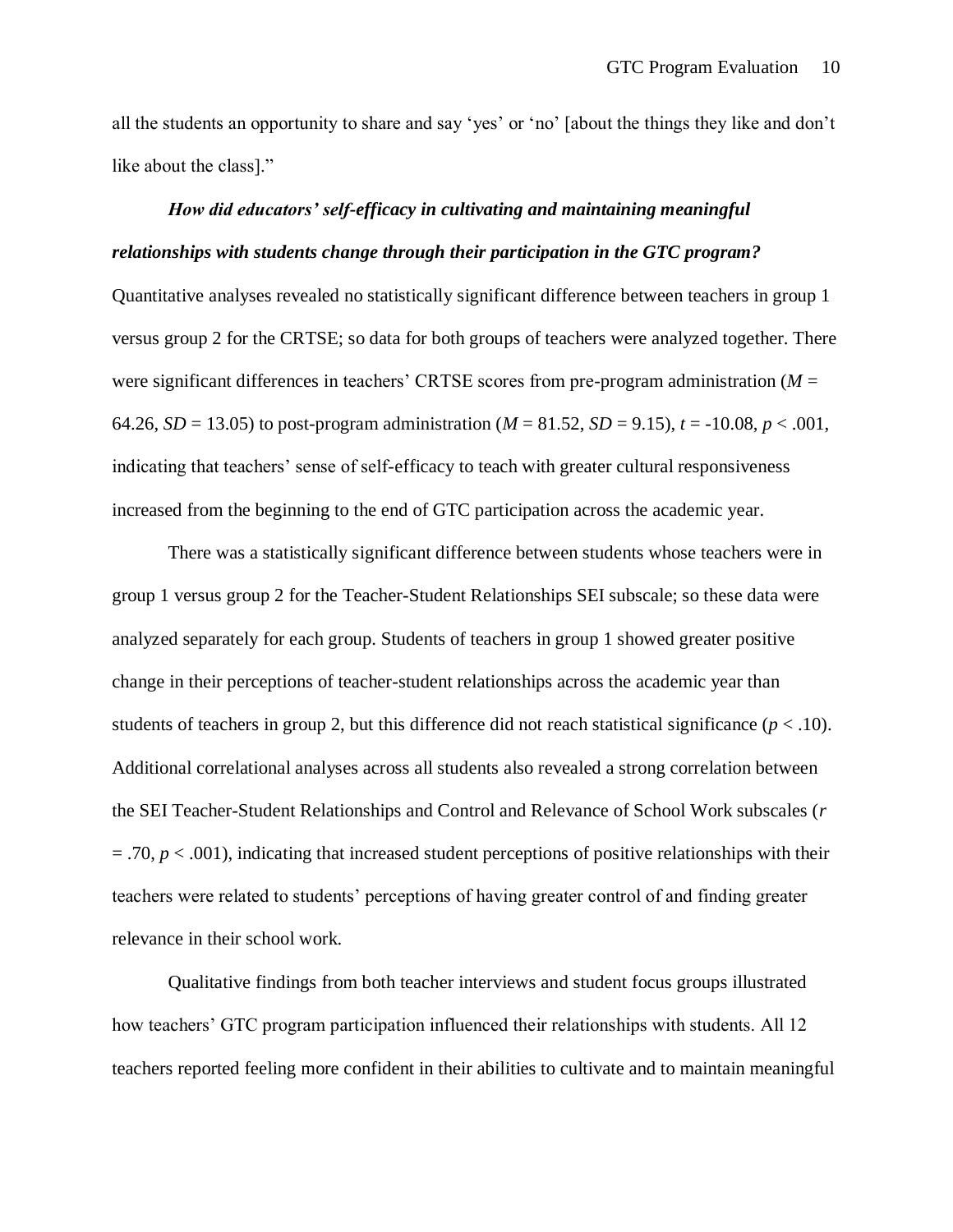relationships with each of their students. Teachers highlighted several aspects of the GTC program that helped them to improve their relationship building skills, including the professional development sessions  $(n = 7)$ ; and the Emdin book study and plan, do, study, act (PDSA) activities  $(n = 6)$ . Teachers also noted specific ways in which their participation in GTC changed their teaching practices, including asking more students for feedback on academic material (*n* = 5) and giving students more time to address their social-emotional needs, personalizing their classrooms to meet students' needs and preferences, and getting to know more about students' lives outside of school  $(n = 8)$ . For example, one teacher described how she used to focus solely on academics but now emphasizes students' personal well being through a morning chat (thus giving students more time to address their social-emotional needs). Another teacher explained how she now asks students to personalize the classroom by having them design the space and asking them for feedback on lessons and changing units accordingly. Teachers also noted how they are now more intentional about how they build relationships with students. For example, a teacher noted changing her words and being "more careful about using vocabulary that kids can relate to."

Students also reported having stronger relationships with their teachers after teachers engaged in the GTC program, and specifically when teachers took the time to learn more about students' interests  $(n = 9)$ , and asked for students' feedback and engaged them in cogens, provided more time in class for students to focus on social-emotional processing and their personal needs, and allowed students time for non-academic activities (e.g., class parties, icebreakers to start the day) in class  $(n = 10)$ . For example, one student described, "Out of all my teachers, she is the only one that really cares what we are doing outside of school. She really tries to get to know you and will check up on things that are happening at home." One middle school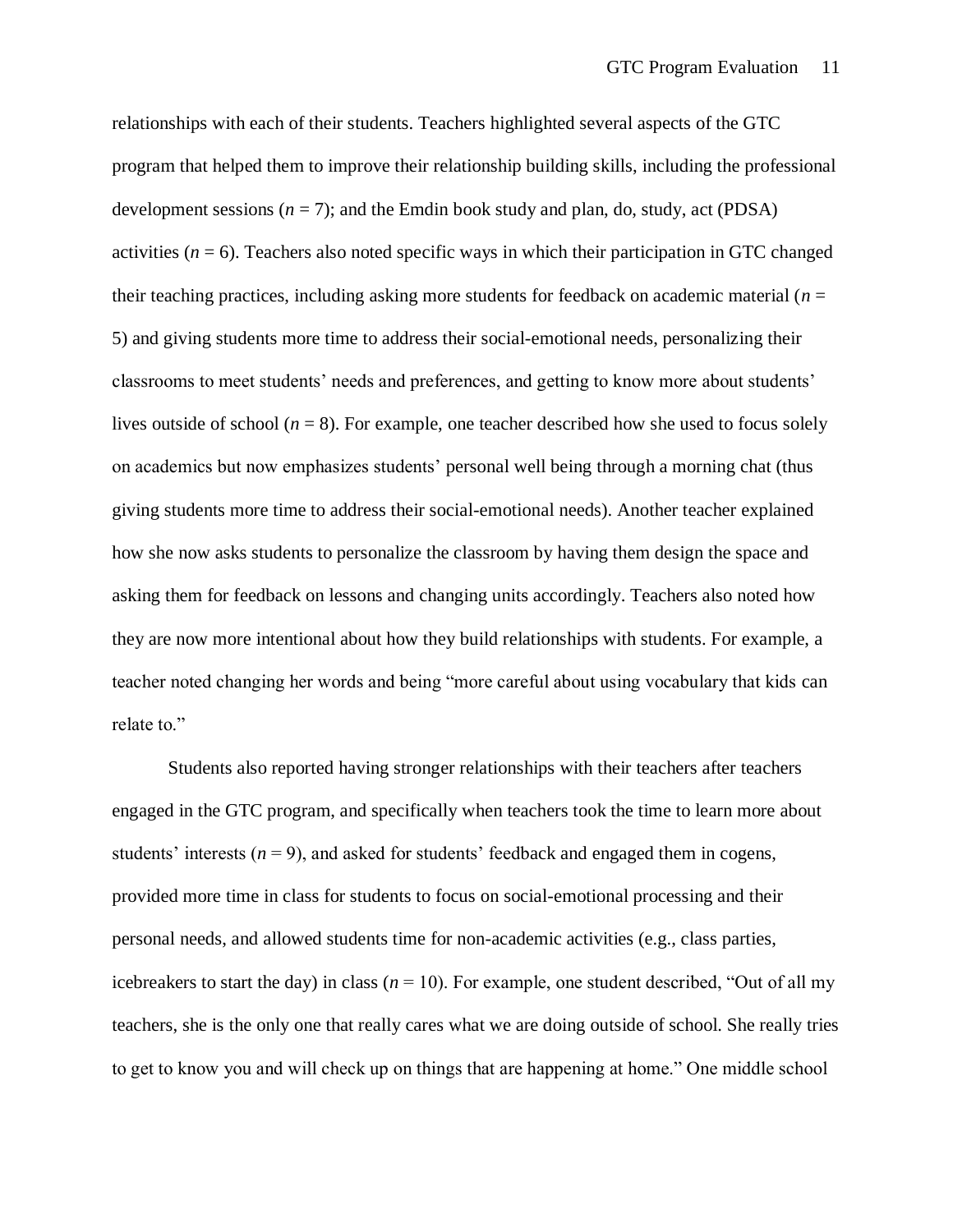student explained the impact of cogens on his relationship with his teacher: "At the start of the year, we didn't really communicate; but ever since we started doing those groups at lunch and actually started talking, we've just gotten closer."

*How did student engagement in the classroom change across the school year following educators' participation in the GTC program?* Quantitative analyses revealed no statistically significant difference between students whose teachers were in group 1 versus group 2 for the Control and Relevance of School Work and the Future Aspirations and Goals SEI subscales; so data for both groups of students were analyzed together. Overall, students reported stronger control and relevance of school work over the course of the academic year ( $M = 2.0$ ,  $SD = .49$ , *p* < .05). Results revealed no statistically significant effect for the Future Aspirations and Goals SEI subscale.

Qualitative findings from both student focus groups and teacher interviews supported increased student engagement as teachers implemented practices learned through GTC in their classrooms across the academic year. Students reported engaging in their class work when their teachers implemented several of Emdin's reality pedagogy teaching practices (see Appendix D), namely cogens, cosmopolitanism, and co-teaching. Also related to Emdin's theories, students also reported engaging in class work when teachers took the time to learn about students' interests, taught topics related to students' personal experiences, and allowed more time for social-emotional processing during class. One student explained how his high school trajectory changed specifically with the experiences he had with his teacher: "I am going to graduate a year early; this is because of the respect that I get here. I wasn't going to graduate until 2020."

Ten of 12 the teachers interviewed noted positive changes in their students' academic engagement as a result of using GTC strategies. One teacher noted, "Students are now willing to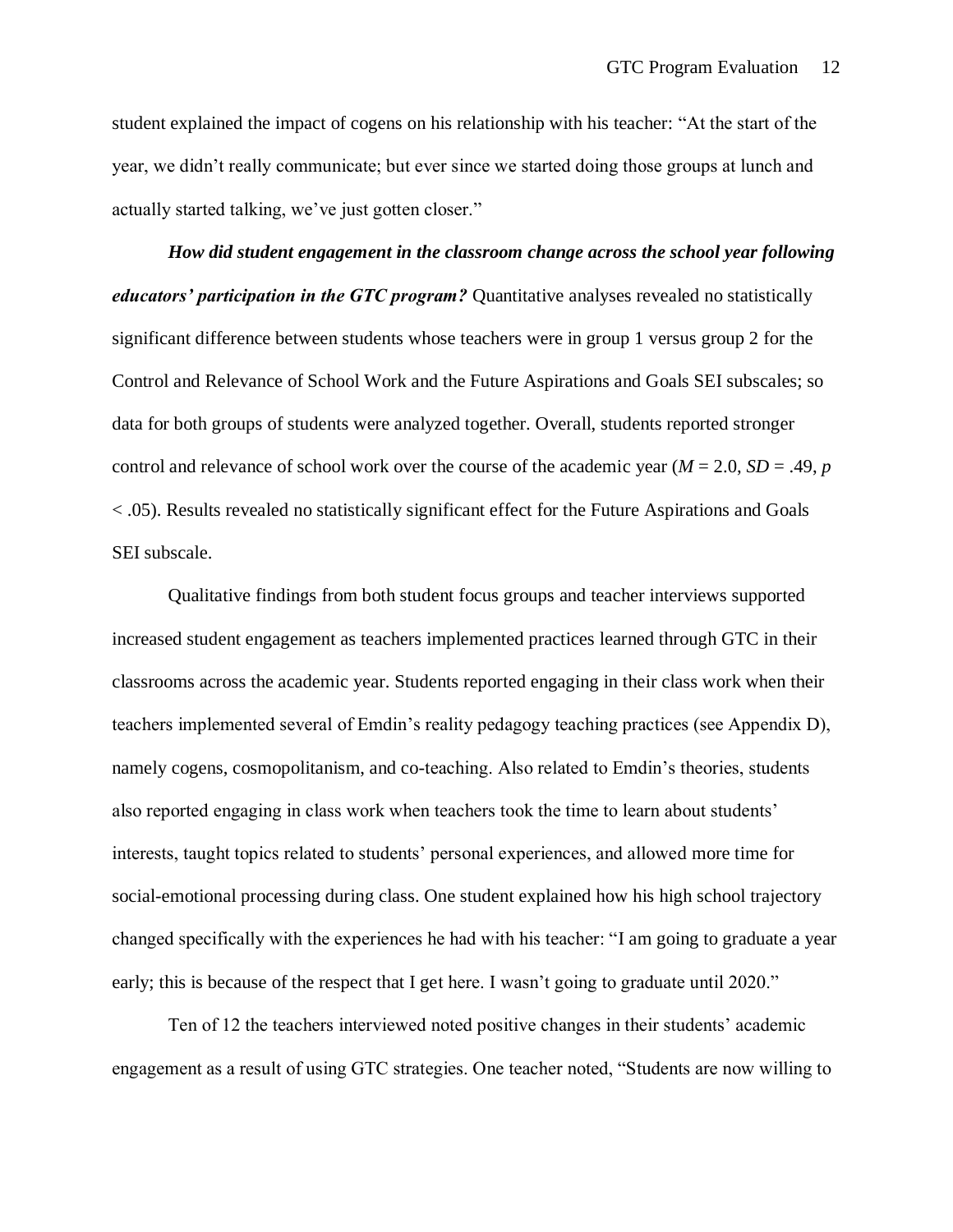come in and get started with their work projects right away… they know what to expect [in the classroom]." Illustrating improvements in social classroom behaviors beyond teachers' direct impact with students, one teacher noted, "Some kids are now better about asking for help, especially the kids that I didn't naturally form a relationship with."

### **Discussion**

Overall, findings indicate that the GTC program is equipping teachers with more culturally responsive teaching practices for their classrooms. Findings indicated that teachers who participated in the GTC program had greater confidence in their abilities to engage in specific culturally responsive teaching practices across an academic year. Students reported that they had stronger and more positive relationships with teachers at the end of the academic year. Further, as students' relationships with teachers grew stronger, students' engagement in their school work also increased, as evidenced through both teacher interviews and student focus groups.

Qualitative findings pinpoint specific program components that teachers found most beneficial in engaging students in classroom activities and in building relationships with students. Teachers noted that the program elements that helped them accomplish this most where professional development sessions and the Emdin book study. Through these, they learned to seek more student feedback and make changes accordingly. In turn, educators were better able to support students through adapting the classroom environment and through taking the time to learn more about individual students' lives outside of the classroom. Furthermore, students noted specific practices that their teachers implemented that had the greatest impact on their academic engagement and relationships with teachers, namely cogens, cosmopolitanism, and co-teaching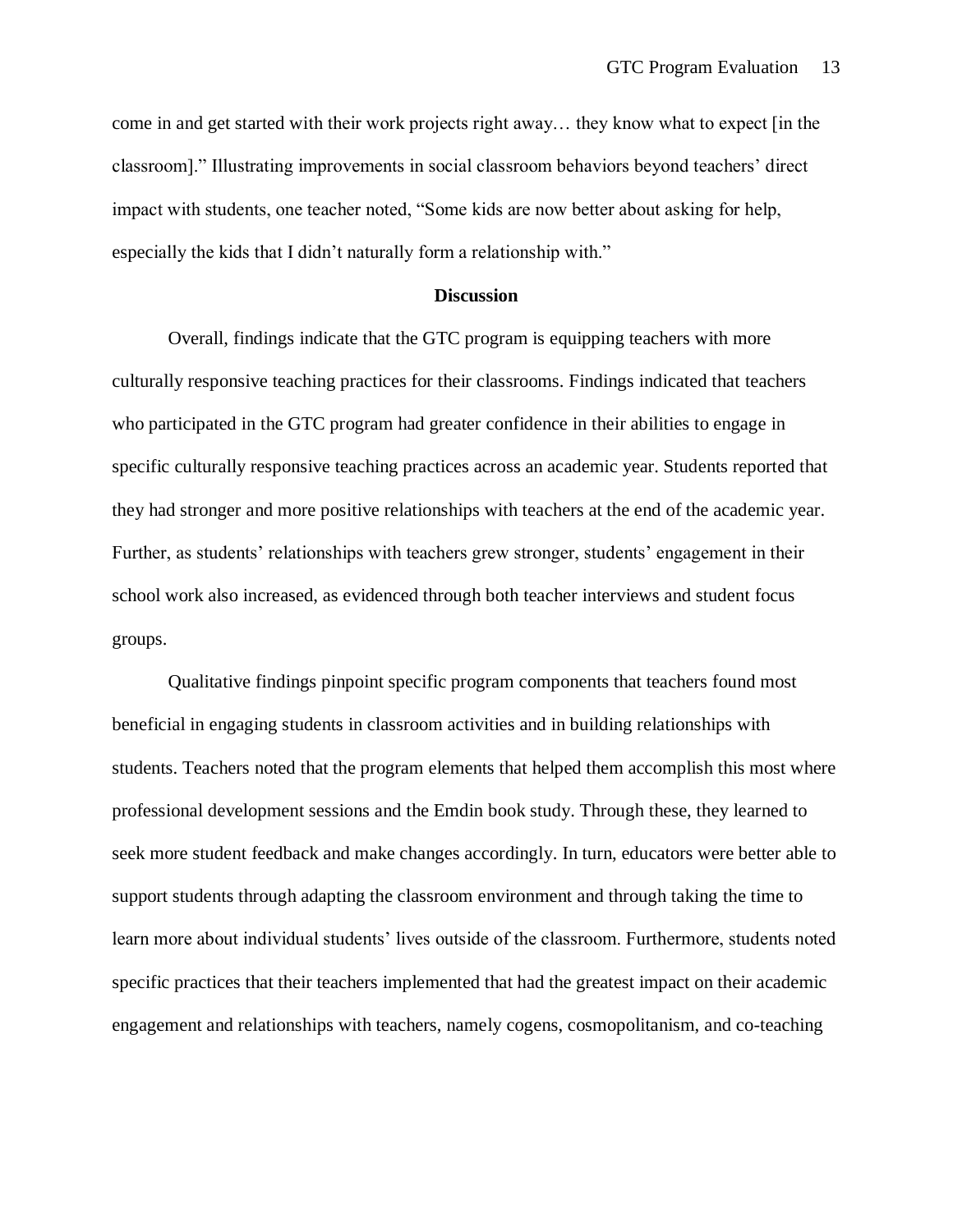reality pedagogy teaching practices as well as teachers' generally learning more about students' interests and lives outside of school.

### **Research Limitations**

Two notable limitations to the research should be noted. First, unanticipated interruptions during the 2018-2019 academic year (i.e., a district-wide teacher strike and district-wide closures due to severe winter weather) impeded GTC professional development timelines and students' regular school attendance. Thus, both teacher participation in GTC and students' exposure to GTC teaching practices was unexpectedly put on hold toward the end of the academic year. Second, because the IDI was initially introduced to teacher group 2 as a voluntary exercise at the beginning of group 2 GTC participation and then implemented as a mandatory exercise at the end of the academic year, there's no way to accurately assess the effect of IDI inclusion in GTC programming between teacher groups, and, hence, to determine how IDI completion impacted teaching practices.

## **Program Recommendations and Future Directions**

Several recommendations from research findings and participants as well can inform future GTC program improvements. First, Siwatu (2007a) notes that both global and itemspecific CRTSE mean scores can be studied to inform teacher training. Global scores can be included in inferential statistical analyses (e.g., correlational analyses between teachers' backgrounds (e.g., experiences with diverse learners, teaching experience) and CRTSE scores). Findings from these analyses may prove useful in answering critical questions about teachers' sense of efficacy. Additionally, item-specific means can help to identify specific competencies that need to be better emphasized during teacher training and revising or designing efficacy building interventions to expose teachers to specific aspects of culturally responsive teaching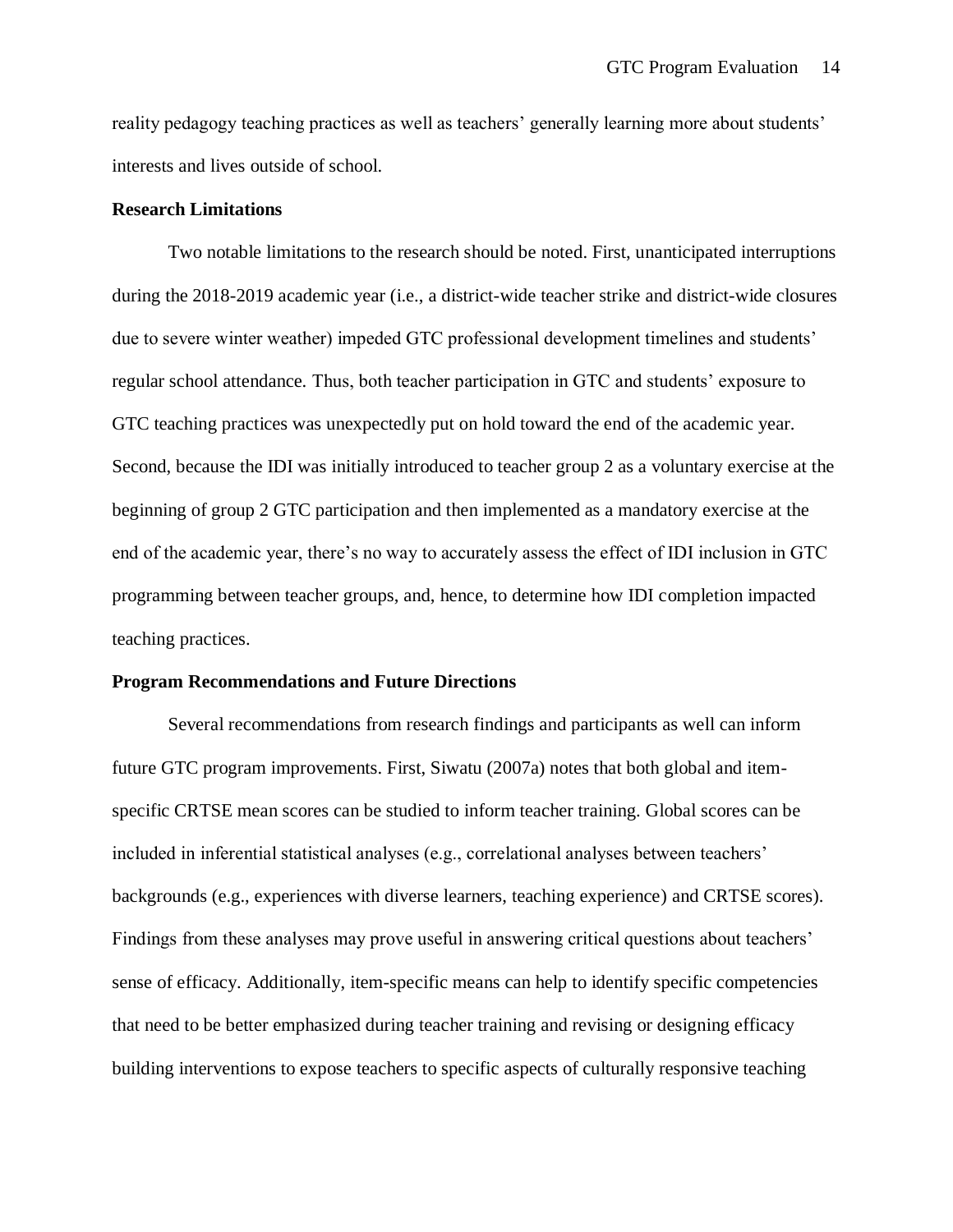(see Siwatu 2007a for more specific information). Thus, GTC program developers and facilitators could use broader findings as well as CRTSE item-level data from Table 2 to further develop future content of the GTC program.

During teacher interviews, several questions were also asked to gather critical input on the GTC program from its participants. Teachers were asked what specific components of the GTC program staff could improve to better them to gain and to apply knowledge of building relationships with their students in classrooms. Half of all teachers (*n* = 6) asked for the GTC program to provide more concrete and relevant examples of how to apply the programs strategies in their individual classrooms. For example, many of the learning lab opportunities only provided implementation examples at the elementary school level. One teacher noted that learning labs were helpful but that she would have liked learning lab content to more specifically reflect high school aged students. Also, 4 teachers specifically noted wanting more opportunities to collaborate with colleagues within the learning sessions. One teacher noted: "[We] didn't have much collaboration time during the meetings to ask 'What did you try?'"

In addition to GTC programming content changes, teachers were also asked what additional supports they would need from GTC staff in order to maximize future GTC participation. A majority of teachers noted wanting more individualized feedback that would apply directly to their individual situations. One teacher noted how she "had a lot of individual issues that did not apply to other schools." Another teacher asked for videos illustrating how to use GTC strategies with DPS students. In addition to support at the programming level, teachers also noted a desire for support at the school level in the form of greater school leader participation and engagement in the GTC program. GTC program developers and facilitators could include additional programming components specific to school leaders as well as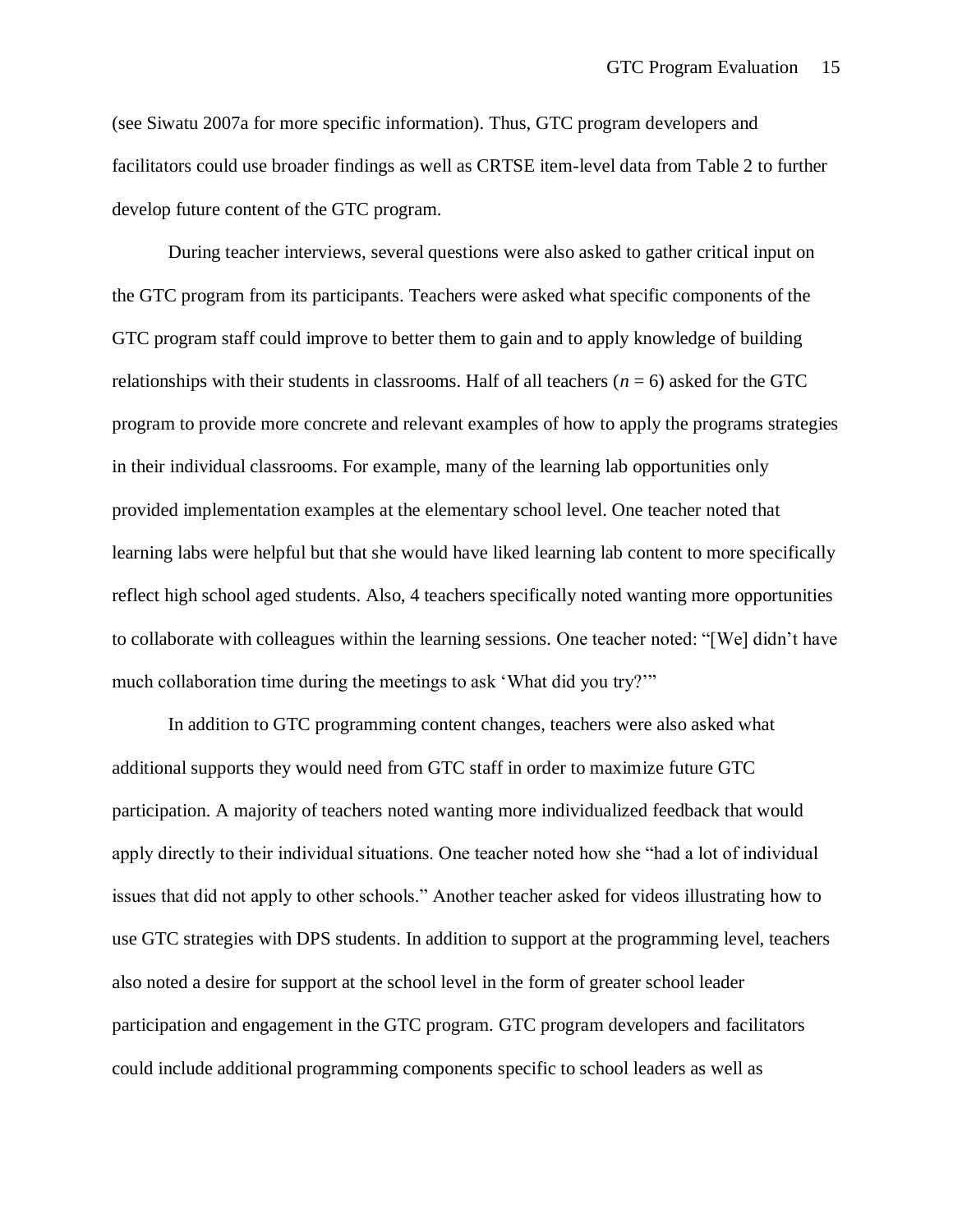encourage school leaders to actively participate in programming activities throughout the academic year.

Finally, future and more intricate research can more carefully evaluate GTC program findings, including the inclusion of a comparison group. Looking at differences between GTC participants and a comparison group of both teachers and students can determine whether or not changes noted across the academic year are potentially due to teachers' GTC participation rather than just a function of both teachers' and students' growth across the academic year.

### **Conclusion**

While these findings are promising, additional research is needed to determine specific programming components that most greatly impact teacher practice, and, eventually, student outcomes. Further, to better the likelihood that the GTC program will have a stronger and longer term impact on teaching practices and student outcomes, more teachers should participate in the GTC program, previous teacher participants should continue their studies focused on culturally responsive classroom practices, and students should learn from teachers implementing GTC practices consistently throughout their school careers.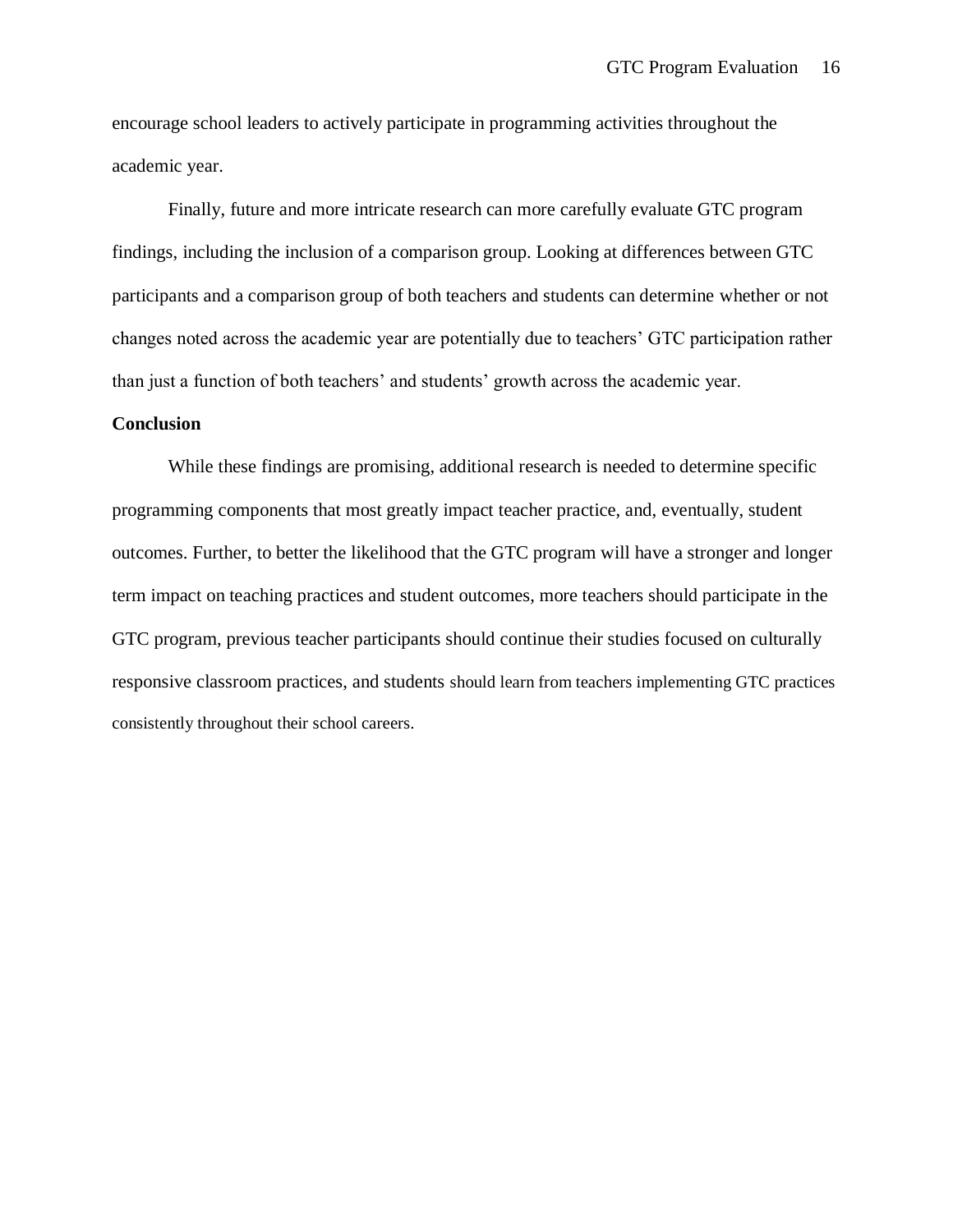## References

Appleton, J., Christenson, S., Kim, D., & Reschly, A. (2006). Measuring cognitive and psychological engagement: Validity of the Student Engagement Instrument. *Journal of School psychology, 44,* 427-4445.

Bandura, A. (1977). Self-efficacy: Toward a unifying theory of behavioral change. Psychological Review, 84, 191–215.

Bailey, S. (2016). An Examination of Student and Educator Experiences in Denver Public Schools Through the Voices of African-American Teachers and Administrators. Retrieved from [https://celt.dpsk12.org/wp-content/uploads/sites/52/Dr.-Bailey-Report-](https://celt.dpsk12.org/wp-content/uploads/sites/52/Dr.-Bailey-Report-FULL-2.pdf)[FULL-2.pdf.](https://celt.dpsk12.org/wp-content/uploads/sites/52/Dr.-Bailey-Report-FULL-2.pdf) Retrieved on November 27, 2018.

Betts, J. E., Appleton, J. J., Reschly, A. L., Christenson, S. L., & Huebner, E. S. (2010). A study of the factorial invariance of the Student Engagement Instrument (SEI): Results from middle and high school students. *School Psychology Quarterly, 25,* 84-93.

- Creswell, J. (2013). *Qualitative Inquiry & Research Design* (3rd ed.). Thousand Oaks, CA: SAGE Publications, Inc.
- Creswell, J. W., & Miller, D. L. (2000). Determining Validity in Qualitative Inquiry. *Theory Into Practice*, *39*(3), 124–130. Retrieved from JSTOR.
- Emdin, C. (2016). *For White Folks Who Teach in the Hood...and the Rest of Y'all Too: Reality Pedagogy and Urban Education.* Beacon Press: Boston, MA.
- Ladson-Billings, G. (2005). From the achievement gap to the education debt: Understanding achievement in US schools. *Educational researcher*, *35*(7), 3-12. doi[:](https://dx.doi.org/10.3102/0013189X035007003) [0.3102/0013189X035007003](https://dx.doi.org/10.3102/0013189X035007003)

Mroczkowski, A. L., & Sánchez, B. (2015). The role of racial discrimination in the economic value of education among urban, low-income Latina/o youth: Ethnic identity and gender as moderators. American journal of community psychology, 56(1-2), 1-11. Doi: 10.1007/s10464-015-9728-9

Owens, E. G. (2017). Testing the School-to-Prison Pipeline. *Journal of Policy Analysis and Management*, *36*(1), 11-37. doi: 10.1002/pam.21954

Shenton, A. K. (2004). Strategies for ensuring trustworthiness in qualitative research projects. *Education for information*, *22*(2), 63-75.

Siwatu, K. O. (2007a). Preservice teachers' culturally responsive teaching self-efficacy and outcome expectancy beliefs. *Teaching and Teacher Education, 23,* 1086-1101.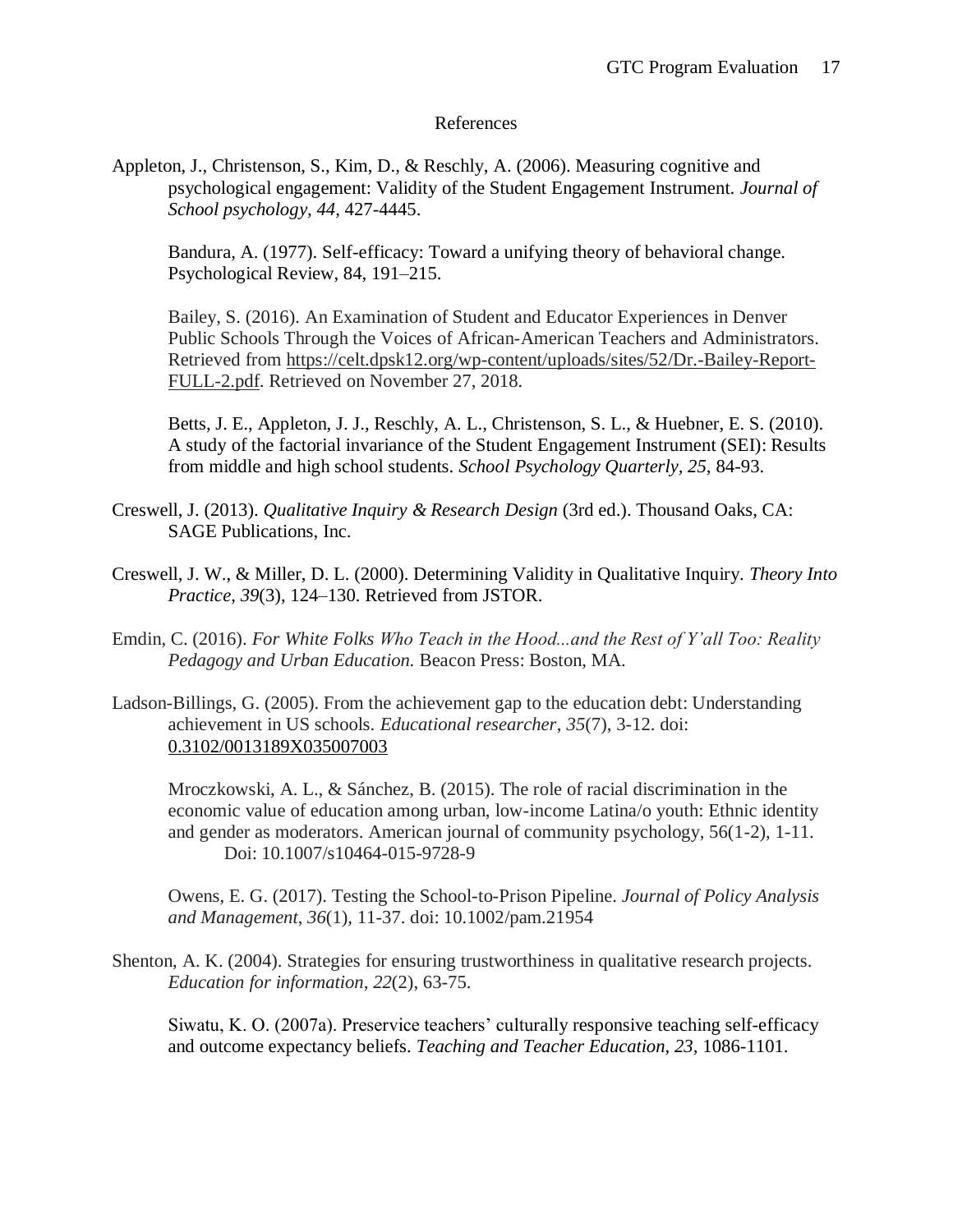Siwatu, K. O. (2007b). The culturally responsive teaching competencies: Implications for teacher education. In *Poster presented at the annual meeting of the American Educational Research Association, Chicago, IL*.

- Stemler, S. (2001). An Overview of Content Analysis. *Practical Assessment, Research & Evaluation*, *7*(17).
- Turner, D. W. (2010). Qualitative Interview Design: A Practical Guide for Novice Investigators.*The Qualitative Report*, *15*(3), 754-760. Retrieved fro[m](http://nsuworks.nova.edu/tqr/vol15/iss3/19) <http://nsuworks.nova.edu/tqr/vol15/iss3/19>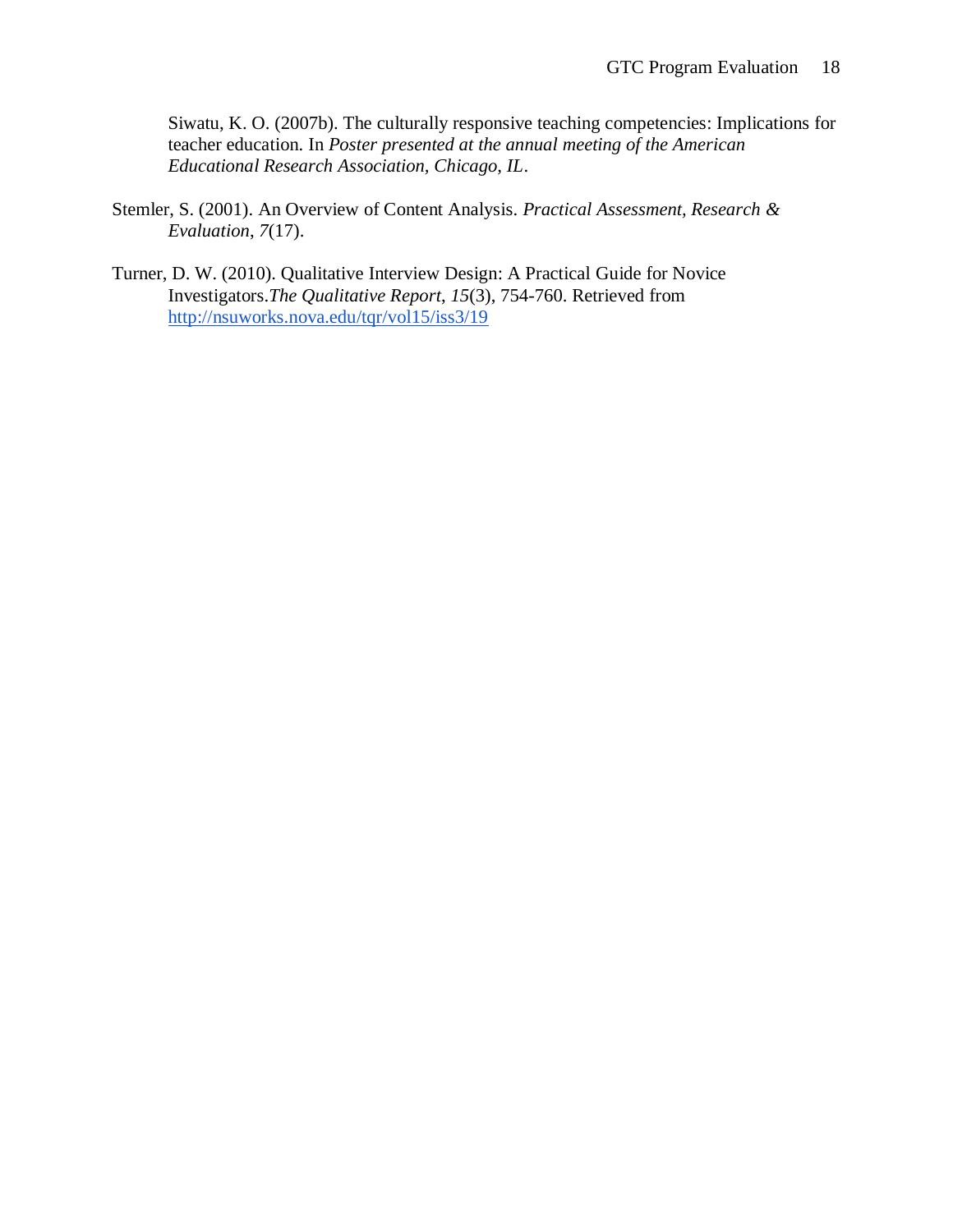# Table 1

|                                   | Group 1          |       | Group 2 |                  |       |         |
|-----------------------------------|------------------|-------|---------|------------------|-------|---------|
|                                   | $\boldsymbol{n}$ | M(SD) | Range   | $\boldsymbol{n}$ | M(SD) | Range   |
| Professional development sessions | 10               |       |         | 7                |       |         |
| Learning labs                     | 2                |       |         |                  |       |         |
| PDSA cycles                       |                  | 4.44  | $4 - 5$ |                  | 4.18  | $2 - 9$ |
| Individualized coaching sessions  | 3                |       |         | $\overline{0}$   |       |         |

# Teacher Participation in GTC Program Components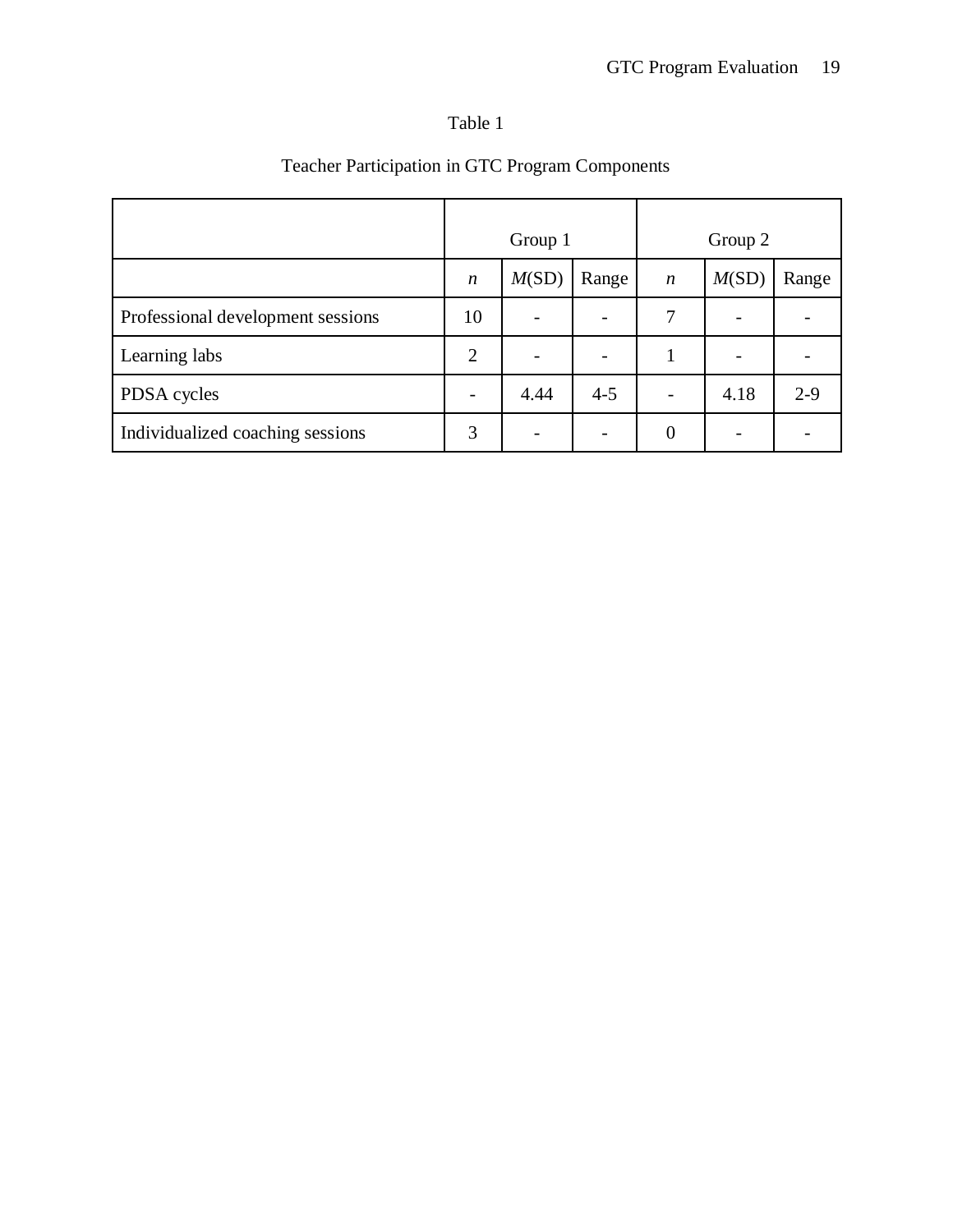# Table 2

# Item Level CRTSE Descriptive Data

|                                                                                                                                | Pre           |           | Post          |        |
|--------------------------------------------------------------------------------------------------------------------------------|---------------|-----------|---------------|--------|
|                                                                                                                                | M(SD)         | Range     | M(SD)         | Range  |
| Adapt instruction to meet the needs of my<br>students                                                                          | 70.32 (16.05) | 30-100    | 82.47 (9.90)  | 60-100 |
| Obtain information about my student's<br>academic strengths                                                                    | 76.32 (16.40) | 30-100    | 88.40 (9.36)  | 66-100 |
| Determine whether my students like to<br>work alone or in a group                                                              | 79.40 (16.57) | 30-100    | 88.87 (10.02) | 56-100 |
| Determine whether my students feel<br>comfortable competing with other students                                                | 65.96 (21.23) | 16-100    | 80.26 (13.72) | 50-100 |
| Identify wars that the school (e.g., values,<br>norms, and practices) is different from my<br>student's home culture           | 57.30 (22.01) | $0 - 100$ | 79.68 (12.77) | 50-100 |
| Implement strategies to minimize the<br>effects of the mismatch between my<br>students' home culture and the school<br>culture | 46.62 (22.72) | $0 - 91$  | 77.77 (12.29) | 50-100 |
| Assess student learning using various types<br>of assessments                                                                  | 71.40 (17.55) | 20-100    | 86.45 (12.30) | 40-100 |
| Obtain information about my students'<br>home life                                                                             | 60.17 (24.02) | 10-100    | 80.87 (14.72) | 30-100 |
| Build a sense of trust in my students                                                                                          | 77.87 (14.92) | 30-99     | 89.34 (9.01)  | 61-100 |
| Establish positive home-school relations                                                                                       | 66.40 (23.49) | 10-100    | 81.15 (13.19) | 48-100 |
| Use a variety of teaching methods                                                                                              | 72.15 (18.33) | 25-100    | 87.64 (10.26) | 60-100 |
| Develop a community of learners when my<br>class consists of students from diverse<br>backgrounds                              | 66.21 (20.41) | $0 - 94$  | 86.87 (10.62) | 50-100 |
| Use my student's cultural background to<br>help make learning meaningful                                                       | 58.47 (20.84) | $0 - 94$  | 83.40 (12.23) | 50-100 |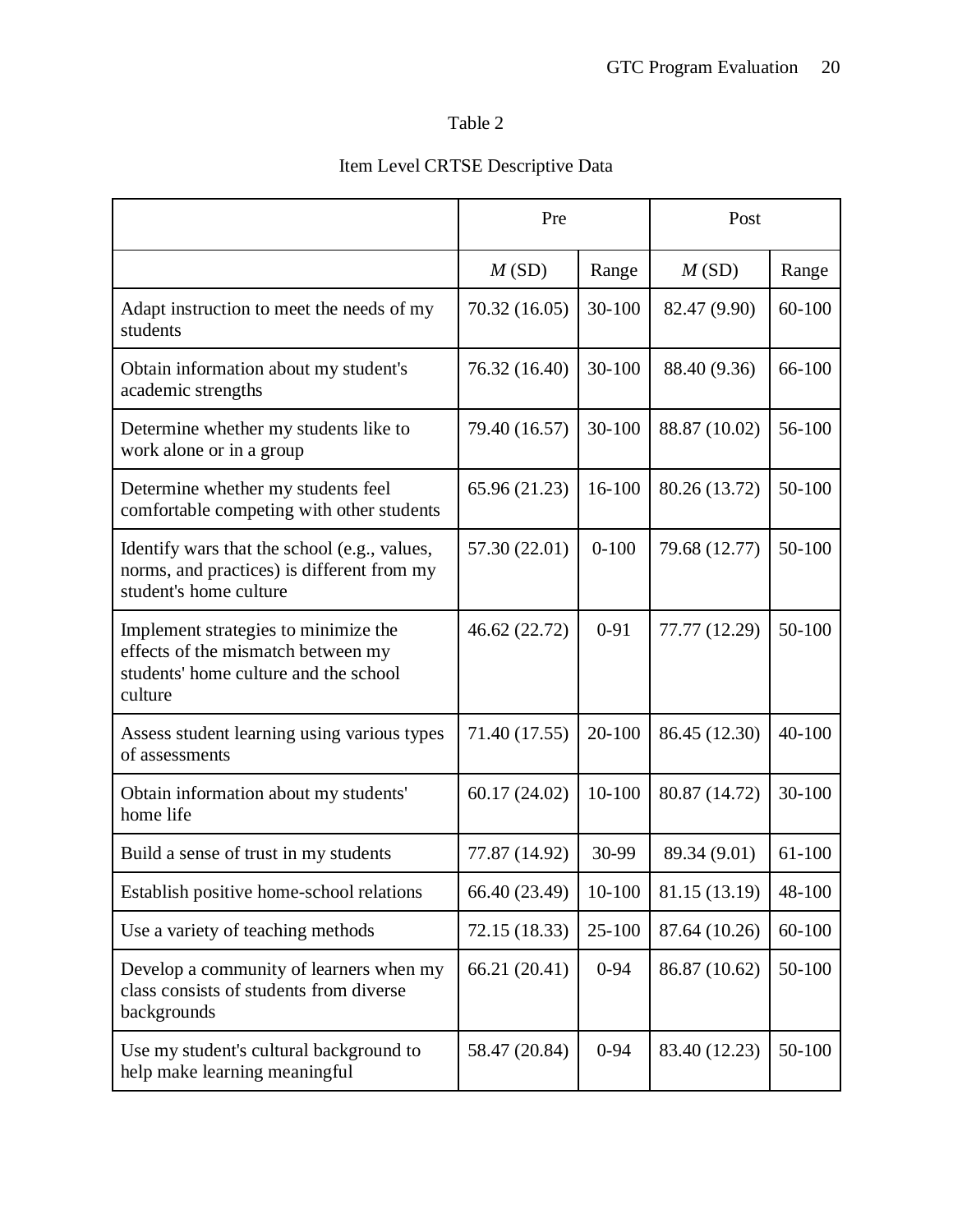| Use my students' prior knowledge to help<br>them make sense of new information                           | 65.23 (18.55) | 8-90      | 83.28 (8.83)  | $65 - 100$ |
|----------------------------------------------------------------------------------------------------------|---------------|-----------|---------------|------------|
| Identify ways how students communicate at<br>home may differ from the school norms                       | 55.85 (20.57) | 10-95     | 78.45 (13.16) | 40-100     |
| Obtain information about my students'<br>cultural background                                             | 58.53 (21.91) | 10-100    | 82.40 (13.67) | 50-100     |
| Teach students about their cultures'<br>contributions to science                                         | 35.96 (29.53) | $0 - 85$  | 60.79 (27.79) | $1 - 100$  |
| Greet English Language Learners with a<br>phrase in their native language                                | 52.96 (31.96) | $0 - 100$ | 65.74 (30.82) | $1 - 100$  |
| Design a classroom environment using<br>displays that reflects a variety of cultures                     | 57.89 (27.20) | $7 - 100$ | 76.85 (20.92) | 20-100     |
| Develop a personal relationship with my<br>students                                                      | 80.26 (13.33) | 30-100    | 92.57 (8.53)  | 68-100     |
| Obtain information about my students'<br>academic weaknesses                                             | 75.98 (17.13) | 17-100    | 88.66 (10.70) | 50-100     |
| Praise English Language Learners for their<br>accomplishments using a phrase in their<br>native language | 46.98 (31.54) | $1 - 100$ | 64.45 (32.20) | $0 - 100$  |
| Identify ways that standardized tests may<br>be biased towards linguistically diverse<br>students        | 68.64 (28.92) | $4 - 100$ | 84.00 (18.64) | $25 - 100$ |
| Communicate with parents regarding their<br>child's educational progress                                 | 76.66 (17.18) | 25-100    | 84.06 (12.31) | 50-100     |
| Structure parent-teacher conferences so that<br>the meeting is not intimidating for parents              | 74.30 (21.29) | $5 - 100$ | 85.51 (13.73) | 50-100     |
| Help students to develop positive<br>relationships with their classmates                                 | 69.91 (16.71) | 20-100    | 84.00 (13.17) | 50-100     |
| Revise instructional material to include a<br>better representation of cultural groups                   | 57.70 (23.38) | $5 - 100$ | 77.28 (15.57) | 30-100     |
| Critically examine the curriculum to<br>determine whether it reinforces negative<br>cultural stereotypes | 62.36 (22.41) | $5 - 100$ | 80.83 (18.45) | 10-100     |
| Design a lesson that shows how other                                                                     | 31.32 (27.23) | $0 - 82$  | 57.26 (26.58) | $1 - 100$  |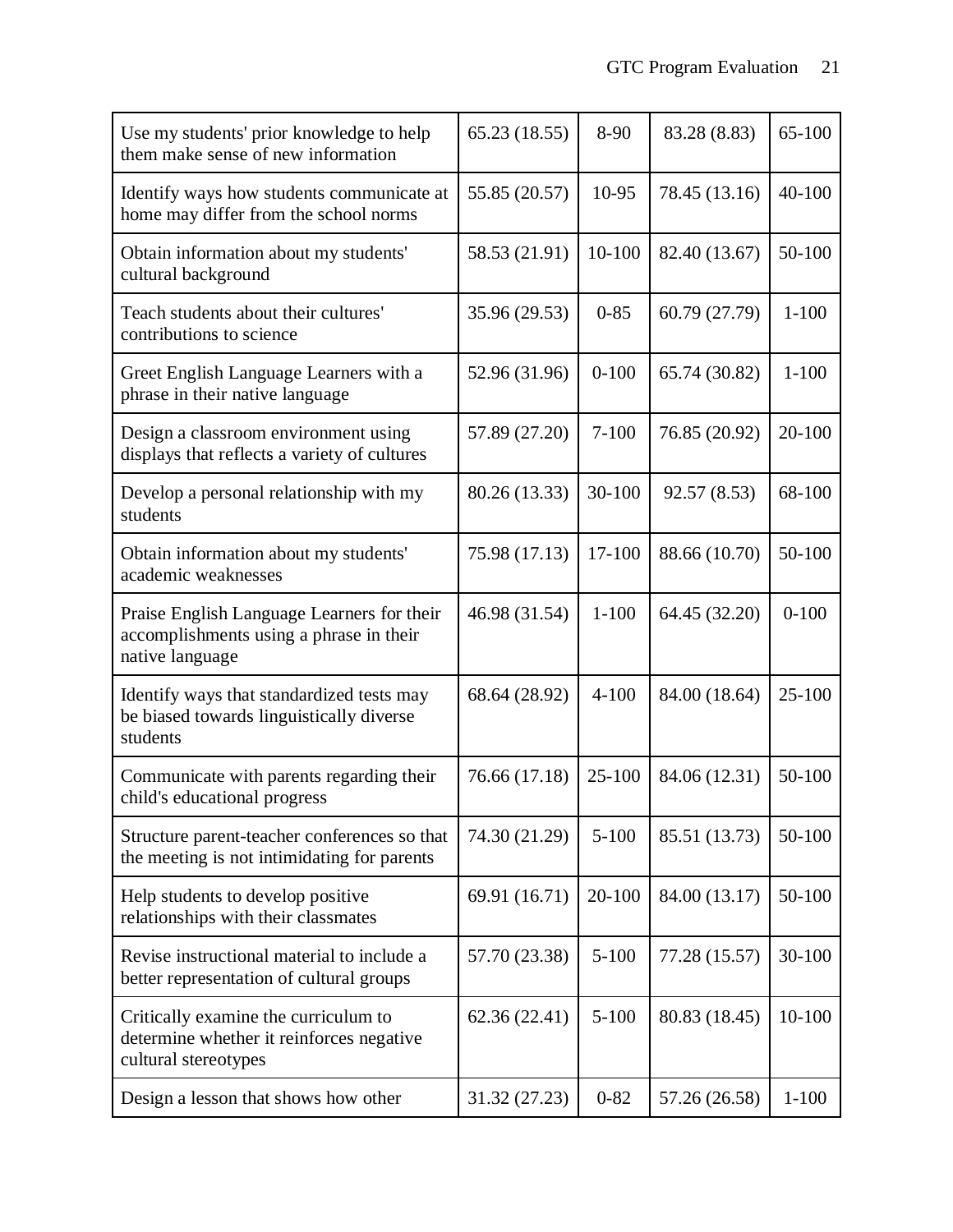| cultural groups have made us of<br>mathematics                                                      |               |           |               |            |
|-----------------------------------------------------------------------------------------------------|---------------|-----------|---------------|------------|
| Model classroom tasks to enhance English<br>Language Learners understanding                         | 67.96 (23.22) | 15-100    | 84.13 (18.83) | 50-100     |
| Communicate with the parents of English<br>Language Learners regarding their child's<br>achievement | 66.09 (24.58) | $5 - 100$ | 76.83 (17.58) | 28-100     |
| Help students feel like important members<br>of the classroom                                       | 74.02 (18.36) | 14-100    | 88.15 (9.94)  | $60 - 100$ |
| Identify ways that standardized tests may<br>be biased towards culturally diverse<br>students       | 67.72 (25.77) | $3 - 100$ | 84.04 (15.54) | 40-100     |
| Use a learning preference inventory to<br>gather data about how my students like to<br>learn        | 57.60 (26.80) | $0 - 100$ | 77.96 (20.60) | 10-100     |
| Use examples that are familiar to students<br>from diverse cultural backgrounds                     | 58.04 (20.74) | $1 - 100$ | 79.62 (15.28) | 44-100     |
| Explain new concepts using examples that<br>are taken from my students everyday lives               | 61.66 (19.29) | 20-100    | 83.30 (12.98) | 45-100     |
| Obtain information regarding my students'<br>academic interests                                     | 68.06 (18.90) | 25-97     | 86.81 (9.56)  | $65 - 100$ |
| Use the interests of my students to make<br>learning meaningful for them                            | 64.49 (20.41) | 25-97     | 83.98 (12.19) | 55-100     |
| Implement cooperative learning activities<br>for those students who like to work in<br>groups       | 76.64 (20.90) | 20-100    | 89.32 (11.15) | 50-100     |
| Design instruction that matches my<br>students developmental needs                                  | 69.04 (17.57) | 30-96     | 84.30 (12.99) | 45-100     |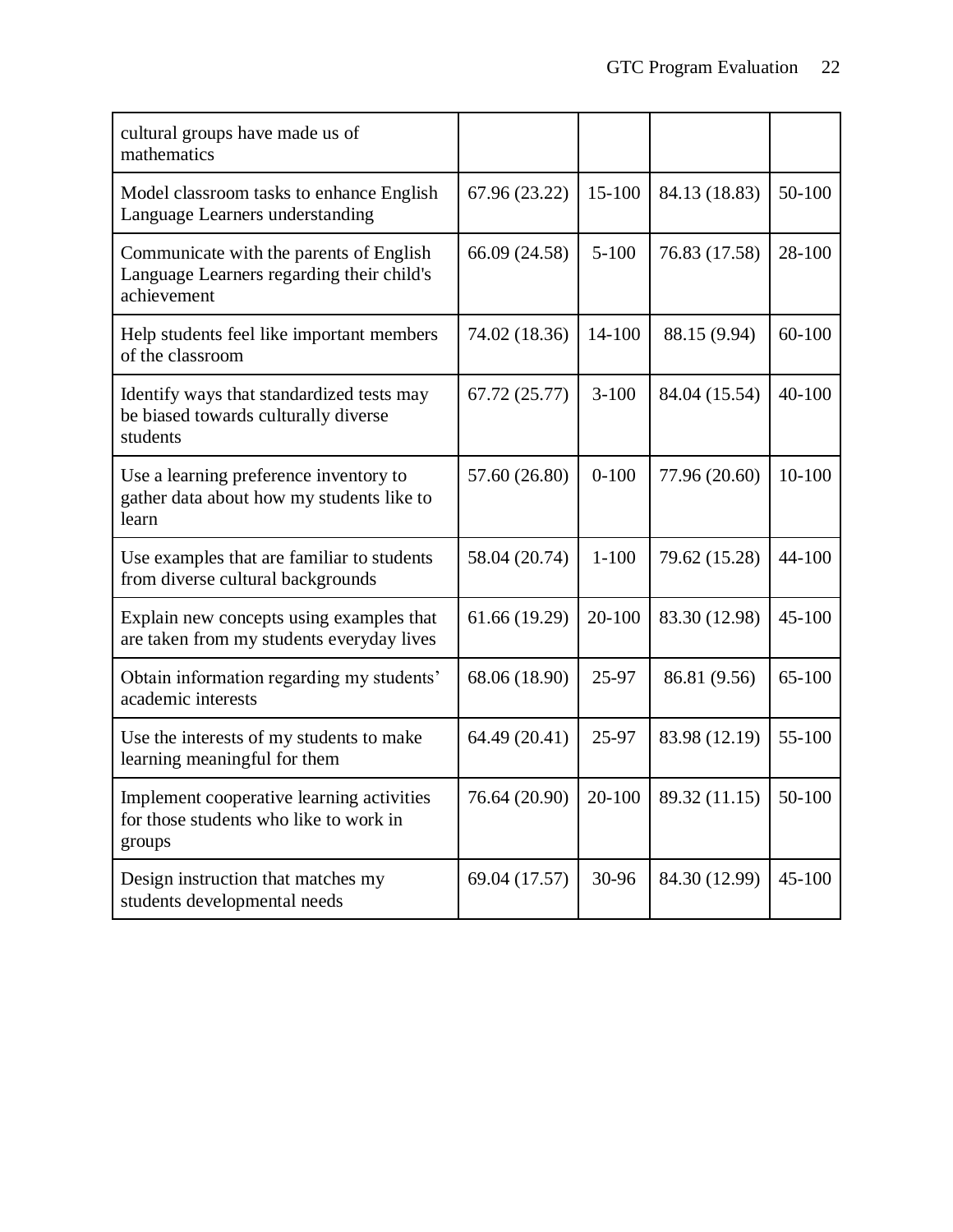# Table 3

# SEI Subscale Descriptive Data

|                                               | Pre       | Post       |  |  |
|-----------------------------------------------|-----------|------------|--|--|
|                                               | M(SD)     | M(SD)      |  |  |
| All students                                  |           |            |  |  |
| Teacher-student relationships subscale        | 2.00(.50) | 2.03(0.53) |  |  |
| Control and relevance of school work subscale | 2.04(.52) | 2.08(.51)  |  |  |
| Future goals and aspirations subscale         | 1.66(.52) | 1.63(0.53) |  |  |
| Group 1                                       |           |            |  |  |
| Teacher-student relationships subscale        | 1.94(.50) | 2.03(.53)  |  |  |
| Control and relevance of school work subscale | 1.91(.53) | 1.99(.51)  |  |  |
| Future goals and aspirations subscale         | 1.65(.55) | 1.66(.54)  |  |  |
| Group 2                                       |           |            |  |  |
| Teacher-student relationships subscale        | 2.04(.50) | 2.01(0.48) |  |  |
| Control and relevance of school work subscale | 2.21(.50) | 2.14(.50)  |  |  |
| Future goals and aspirations subscale         | 1.68(.50) | 1.62(.52)  |  |  |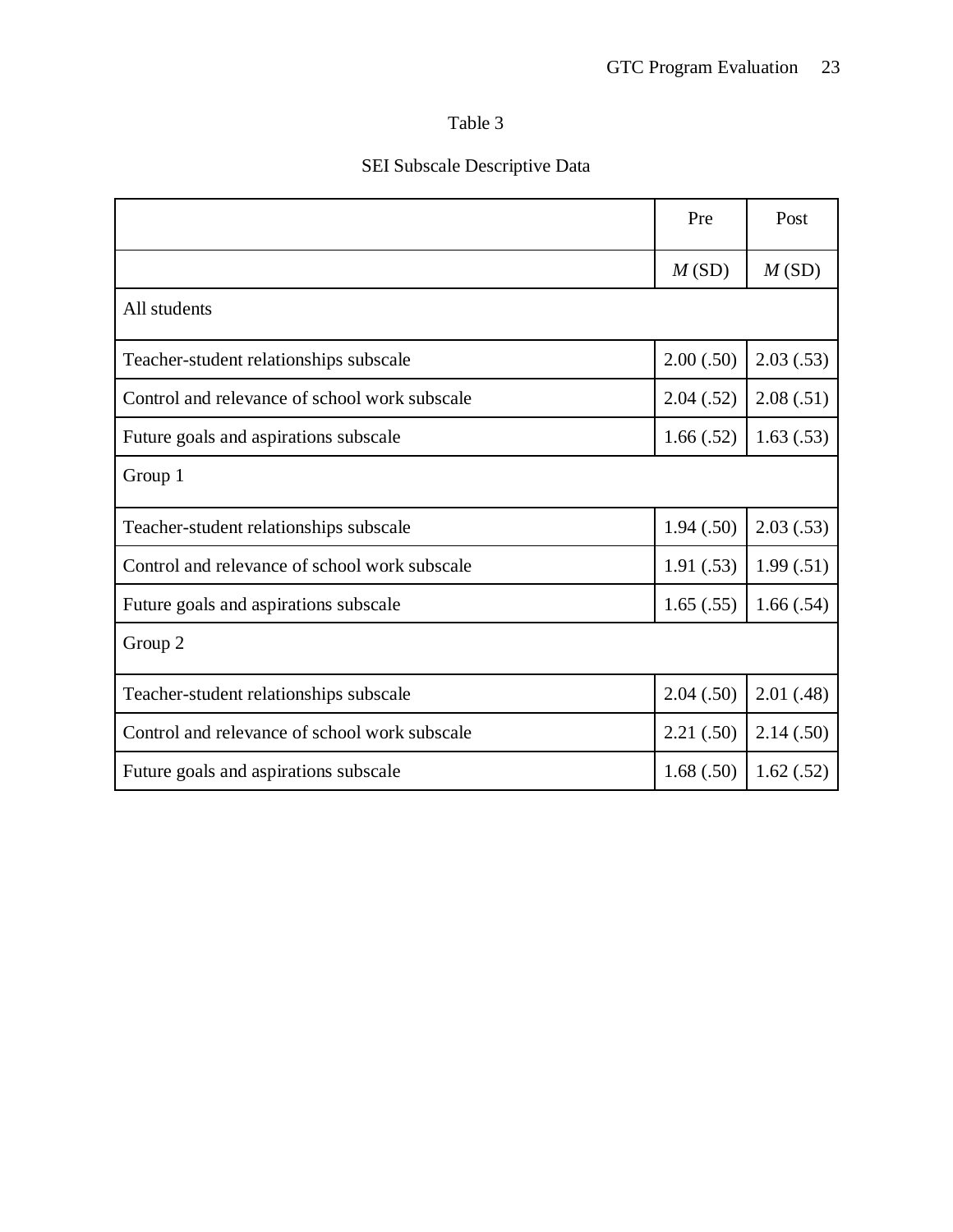# Appendix A

# Adapted SEI Items for Elementary School Aged Students

|                                               | Original SEI Item                                                                      | Adapted SEI Item                                                              |  |  |
|-----------------------------------------------|----------------------------------------------------------------------------------------|-------------------------------------------------------------------------------|--|--|
| <b>Teacher-Student Relationships subscale</b> |                                                                                        |                                                                               |  |  |
| $\mathbf{1}$                                  | Overall, adults at my school treat students<br>fairly.                                 | Grown ups at my school treat all kids<br>fairly.                              |  |  |
| $\overline{2}$                                | Adults at my school listen to the students.                                            | Grown ups at my school listen to all kids<br>when they have something to say. |  |  |
| $\overline{3}$                                | At my school, teachers care about students.                                            | At my school, teachers care about all kids.                                   |  |  |
| $\overline{4}$                                | My teachers are there for me when I need<br>them.                                      | My teachers help me when I need them.                                         |  |  |
| 5                                             | The school rules are fair.                                                             | The school rules are fair.                                                    |  |  |
| 6                                             | Overall, my teachers are open and honest<br>with me.                                   | My teachers tell me the truth.                                                |  |  |
| $\overline{7}$                                | I enjoy talking to the teachers here.                                                  | I like to talk to the teachers here.                                          |  |  |
| 8                                             | I feel safe at school.                                                                 | I feel safe at school.                                                        |  |  |
| 9                                             | Most teachers at my school are interested in<br>me as a person, not just as a student. | Most teachers at my school ask me about<br>my life.                           |  |  |
| Control & Relevance of School Work subscale   |                                                                                        |                                                                               |  |  |
| 10                                            | The tests in my classes do a good job of<br>measuring what I'm able to do.             | Activities at school show what I can do.                                      |  |  |
| 11                                            | Most of what is important to know you<br>learn in school.                              | Most of what you need to know you learn<br>in school.                         |  |  |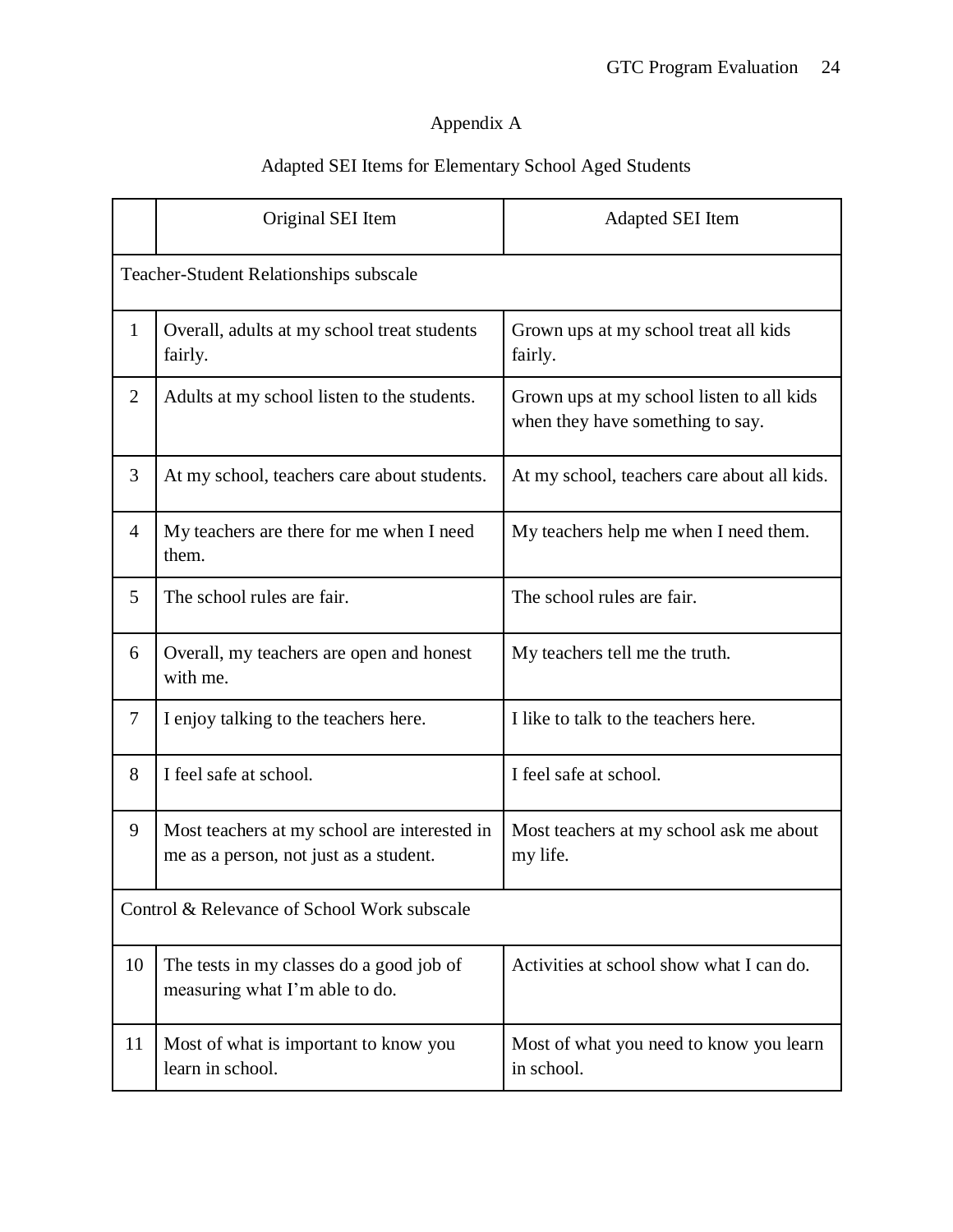| 12 | The grades in my classes do a good job of<br>measuring what I'm able to do.  | The grades in school show how much I<br>know.                                                      |
|----|------------------------------------------------------------------------------|----------------------------------------------------------------------------------------------------|
| 13 | What I'm learning in my classes will be<br>important in my future.           | What I'm learning in school will help me<br>when I am a grown up.                                  |
| 14 | After finishing my schoolwork, I check it<br>over to see if it's correct.    | After finishing my work at school, I check<br>it to see if I'm right.                              |
| 15 | When I do schoolwork, I check to see<br>whether I understand what I'm doing. | When I do work at school, I check to make<br>sure I know what I'm doing.                           |
| 16 | Learning is fun because I get better at<br>something.                        | Learning is fun because it makes me good<br>at things.                                             |
| 17 | When I do well in school, it's because I<br>work hard.                       | When I do well in school, it's because I<br>try hard.                                              |
| 18 | I feel like I have a say about what happens<br>to me at school.              | I get to tell teachers what I like and what I<br>don't like about what happens to me at<br>school. |
|    | Future Goals & Aspirations subscale                                          |                                                                                                    |
| 19 | I plan to continue my education following<br>high school.                    | I plan to go to college or another type of<br>school when I grow up.                               |
| 20 | Going to school after high school is<br>important.                           | Going to college or another type of school<br>will be important for me when I grow up.             |
| 21 | School is important for achieving my future<br>goals.                        | School is important to help me to do what<br>I want to do when I grow up.                          |
| 22 | My education will create many future<br>opportunities for me.                | Learning in school will help me to be<br>whatever I want when I grow up.                           |
| 23 | I am hopeful about my future.                                                | I am excited to be a grown up.                                                                     |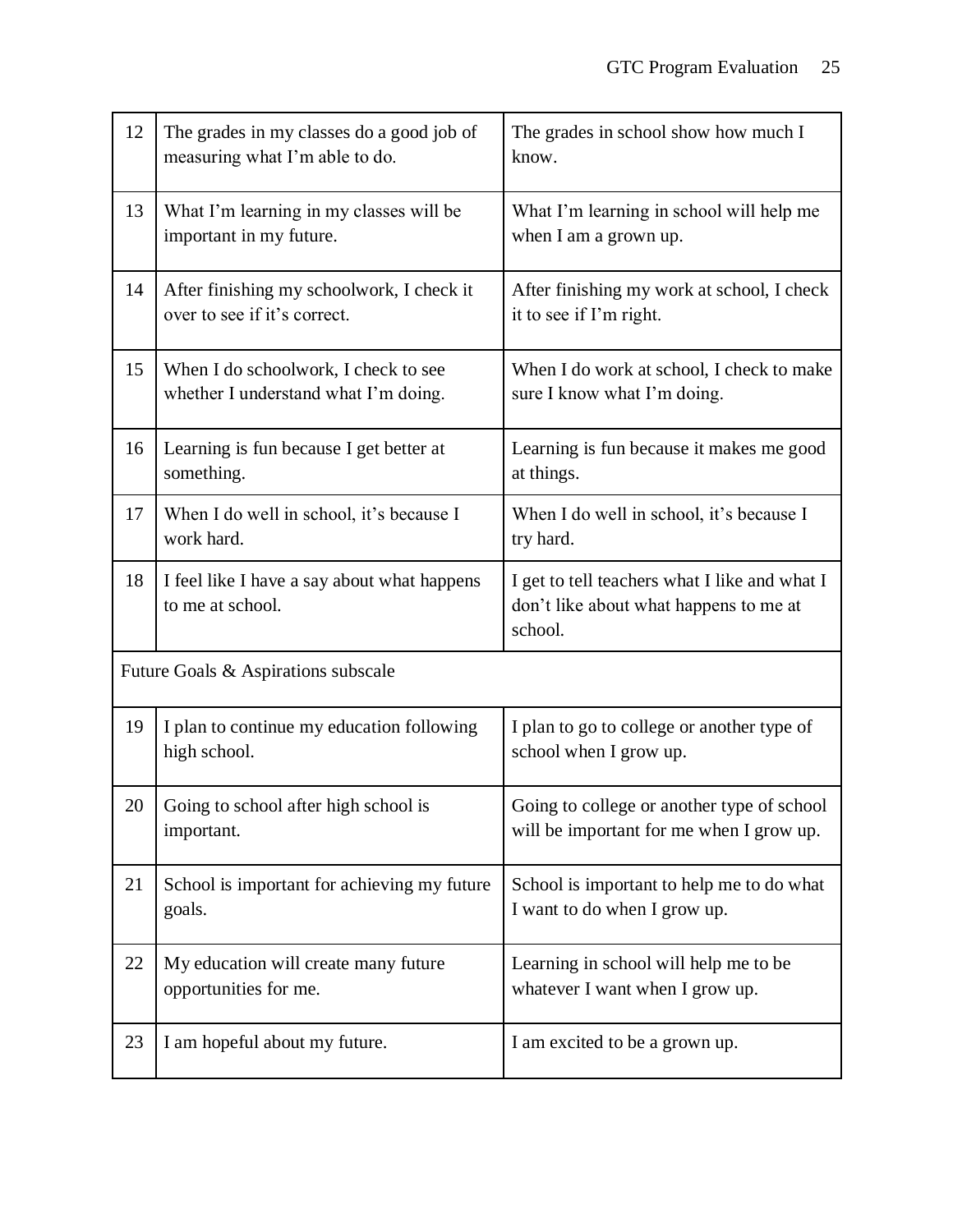# Appendix B

SEI Response Prompts for K-2 Students



A little bit

A lot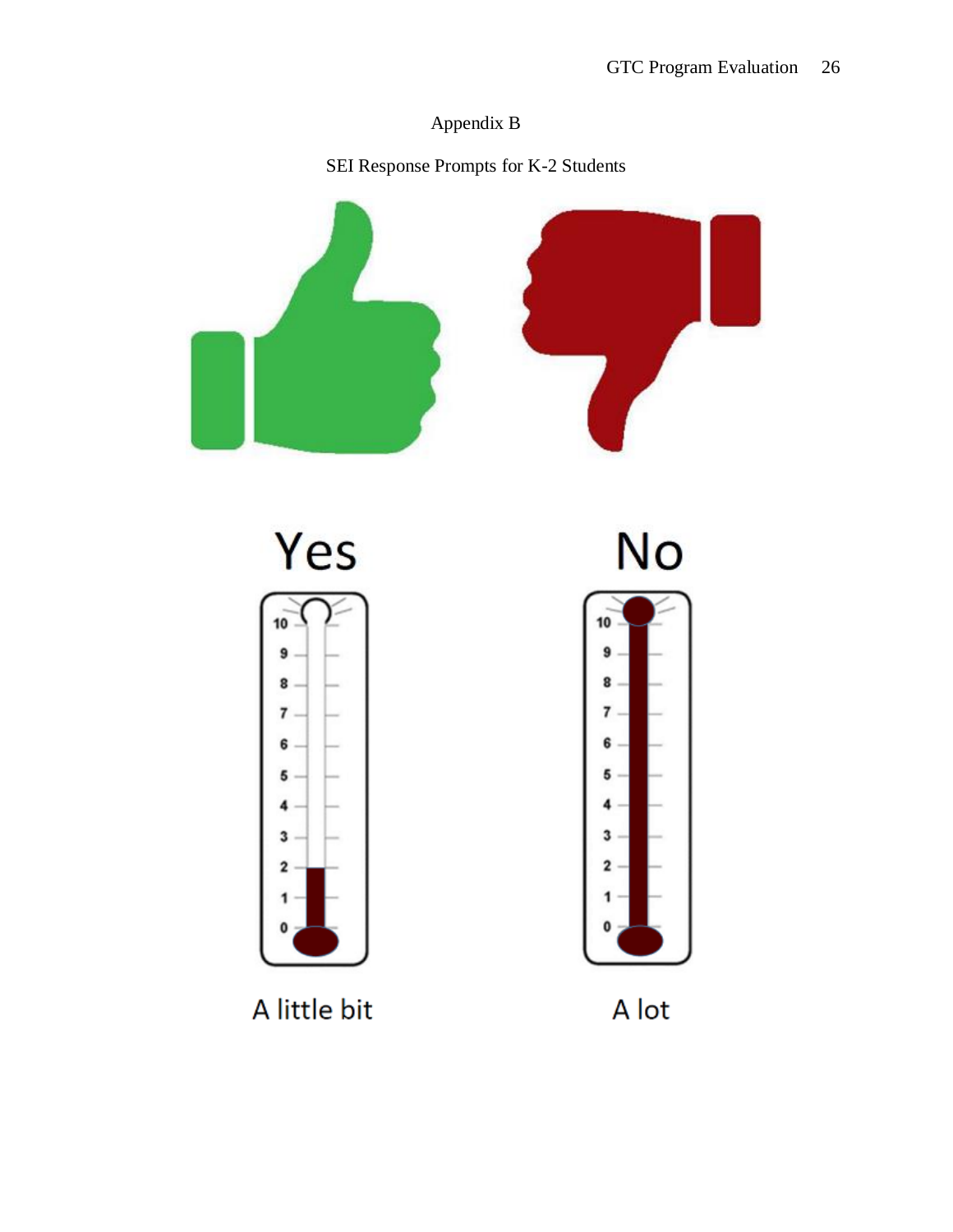# Appendix C

# Teacher Interview Questions

Educator Learning/Transfer of Knowledge and Related Student Outcomes (*Look at PDSAs to determine specific GTC strategies of focus for teacher)*

- In what ways has your teaching practice changed as a result of your participation in GTC?
- Were you able to successfully implement the strategies (list teacher's strategies of focus)?
	- *If teacher responds 'no:'*
		- What issues did you encounter in implementing the strategy ?
	- *If teacher responds 'yes:'*
		- Did you feel that the strategy was useful in your classroom?
		- What changes did you make in your teaching practice to implement the strategy?
		- What specific changes did you note in your students?
- What changes have you noticed in your students' engagement in school work as a result of using GTC strategies?

# Changes in Educator Self-Efficacy

- After participating in GTC, do you feel more confident in your abilities to cultivate and to maintain meaningful relationships with each student and family
	- *If teacher responds "yes:"*
		- What specific strategies of the GTC program do you feel helped you grow the most in this area?
	- *If teacher responds 'no:'*
		- Why do you feel the program didn't help you?
- What specific parts of the GTC program can staff improve to better help you to gain and to apply knowledge of building relationships with the students in your classroom?

# Support for GTC Participation

- School leader
	- In what ways was your school leader involved in the GTC program?
	- *If school leader participate in the culturally responsive leadership institute*?
		- What shifts did you notice in your leader as a result of their participation in the culturally responsive leadership institute?
	- What additional support would you need from your school leader in the future in order to fully implement your GTC learning in your classroom?
- GTC program staff
	- How supported did you feel by GTC staff throughout the program?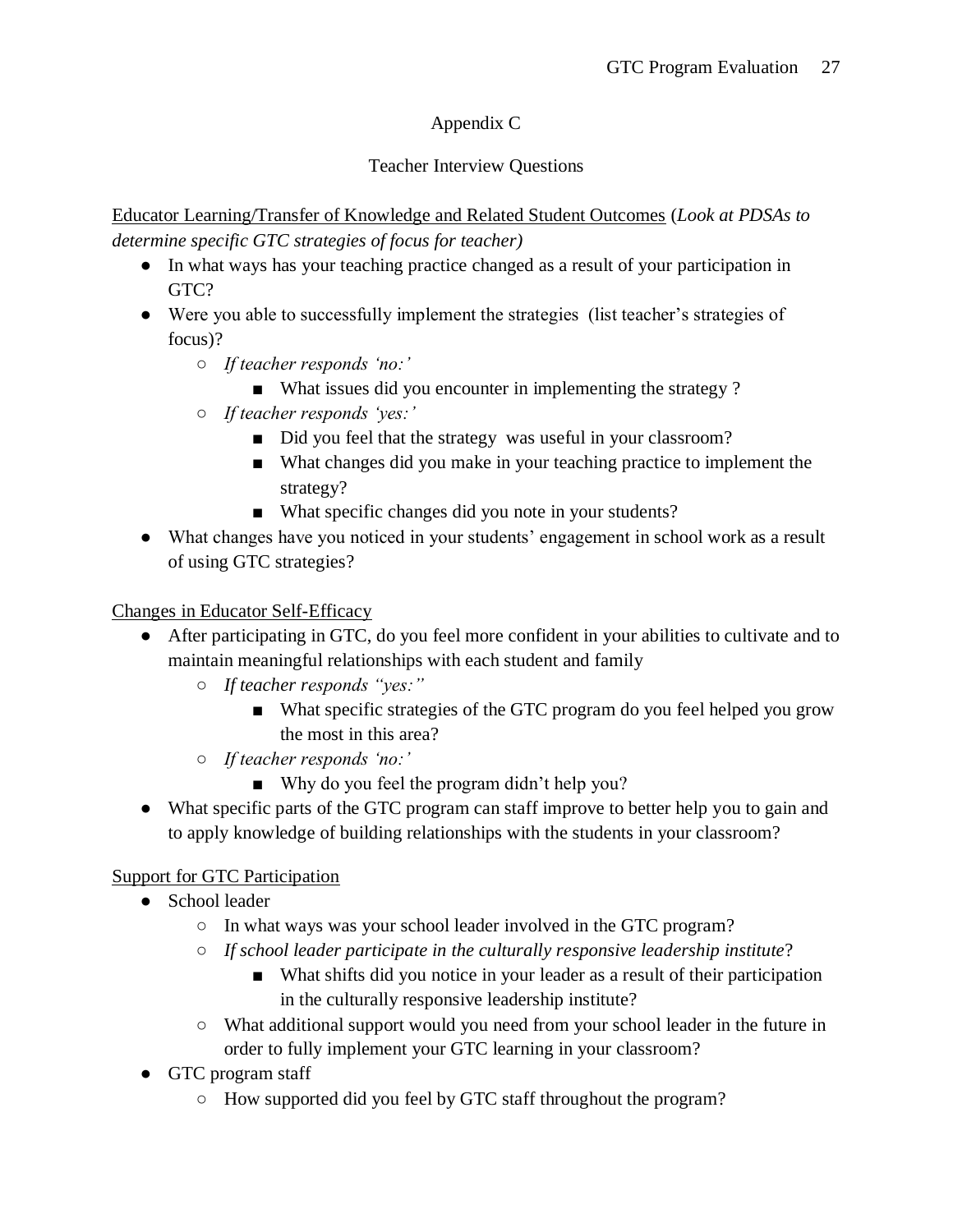○ What additional support would a teacher need from GTC staff in the future in order to maximize GTC participation?v

## GTC Program Feedback

- Rank the value of each of the following from most valuable to least valuable:
	- Coaching
	- PD Sessions
	- Learning labs
	- PDSAs
	- *For group 2 only*: IDI work

Why did you rank \_\_\_\_\_\_\_\_ the highest? Why did you rank \_\_\_\_\_\_\_\_ the lowest?

- What has worked well and what hasn't worked well in the program?
- Do you have any additional feedback or suggestions for GTC staff about the program?
- Do you have any feedback specific to the research team?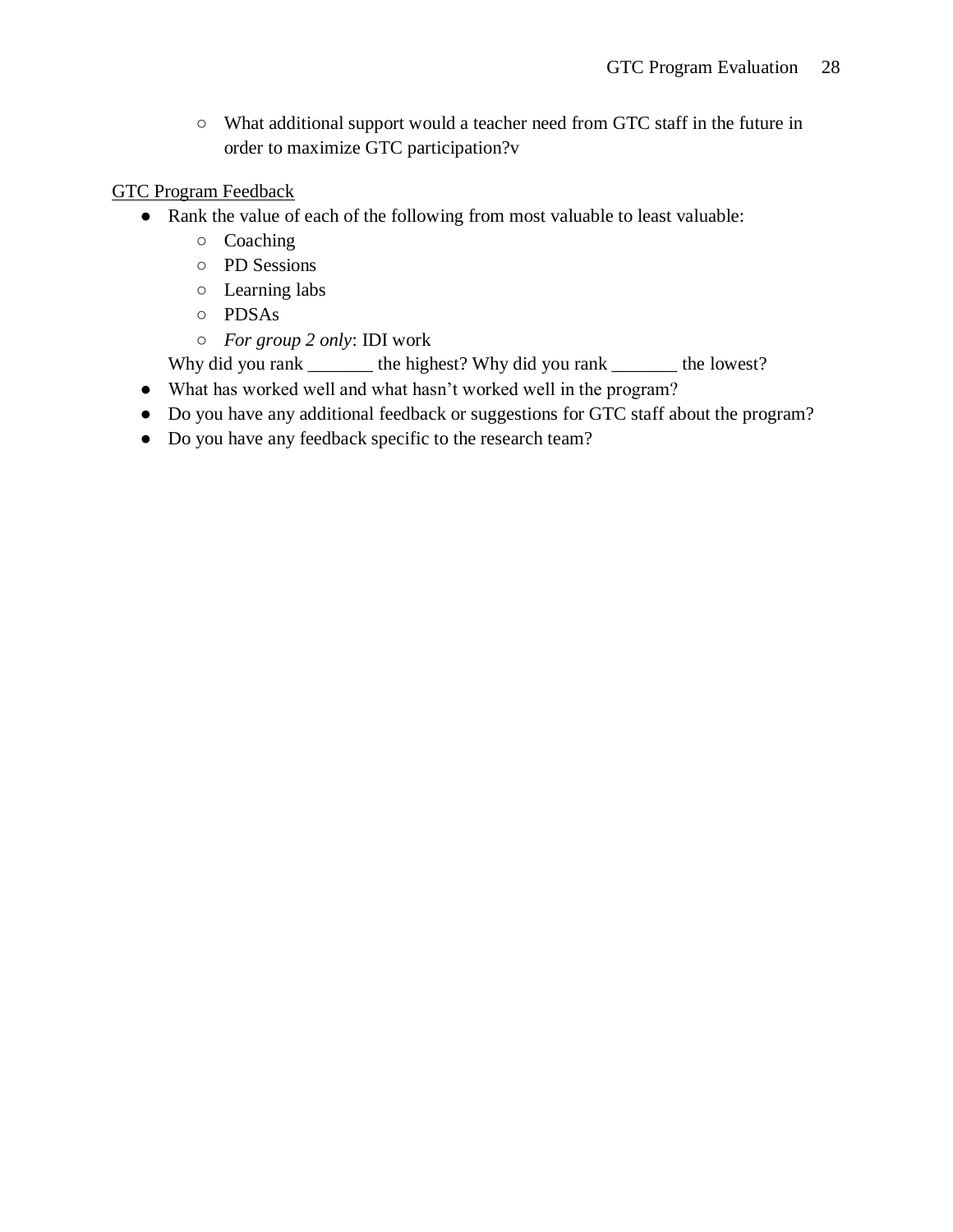# Appendix D

# Emdin's Reality Pedagogy Teaching Practice Descriptions

**Co-teaching**: Assign students the task of writing a lesson plan and putting it into practice.

**Personalizing classroom aesthetics**: Allow students to personalize the classroom with posters, artwork, lighting, seating, and scents that they like.

**Cosmopolitanism**: Assign students various responsibilities and roles in the classroom to create a culture of student investment in the classroom.

**Visiting Students' communities:** Educators visit places in the community that students value; may determine which places to visit by polling students about the best restaurants, clothing stores, and supermarkets.

**Cogens** (cogenerative dialogues): The teacher meets with a small group of students outside of class and invites their input and critiques of the way things are going in the classroom—what's working, what makes them roll their eyes or shut down, and what would help them to get more out of their classroom time.

**Competition:** Classroom activities in which students work in groups to express their knowledge of a topic through such nontraditional means as art, speeches, dance, or music.

**Call-and-response**: Reciting sayings that support collectively overcoming challenges, and using phrases that support being resilient in the face of both personal and class-shared obstacles, "for example, a class hip-hop lyric like 'Can I proceed?' followed by the response 'Yes indeed' can positively transform classrooms" (Emdin, 2016, p. 174).

**Code switching:** Alternating or mixed use of two or more languages, especially within the same discourse, which Emdin describes as a complex skill in which one must "read the codes or rules of engagement in a particular social field, identify which ones have value, adopt them, enact them, and then through this process form powerful connections to new people" (Emdin, 2016, p. 175).

**Discourse wall:** Creating a classroom chart that includes words used in both informal and formal settings (e.g., scientific definition, academic definition, slang, Spanish, etc.), teaching students how to navigate between them.

**Using pictures of students in lesson:** By using pictures of students in lessons, the divides between the school world and their real lives are bridged.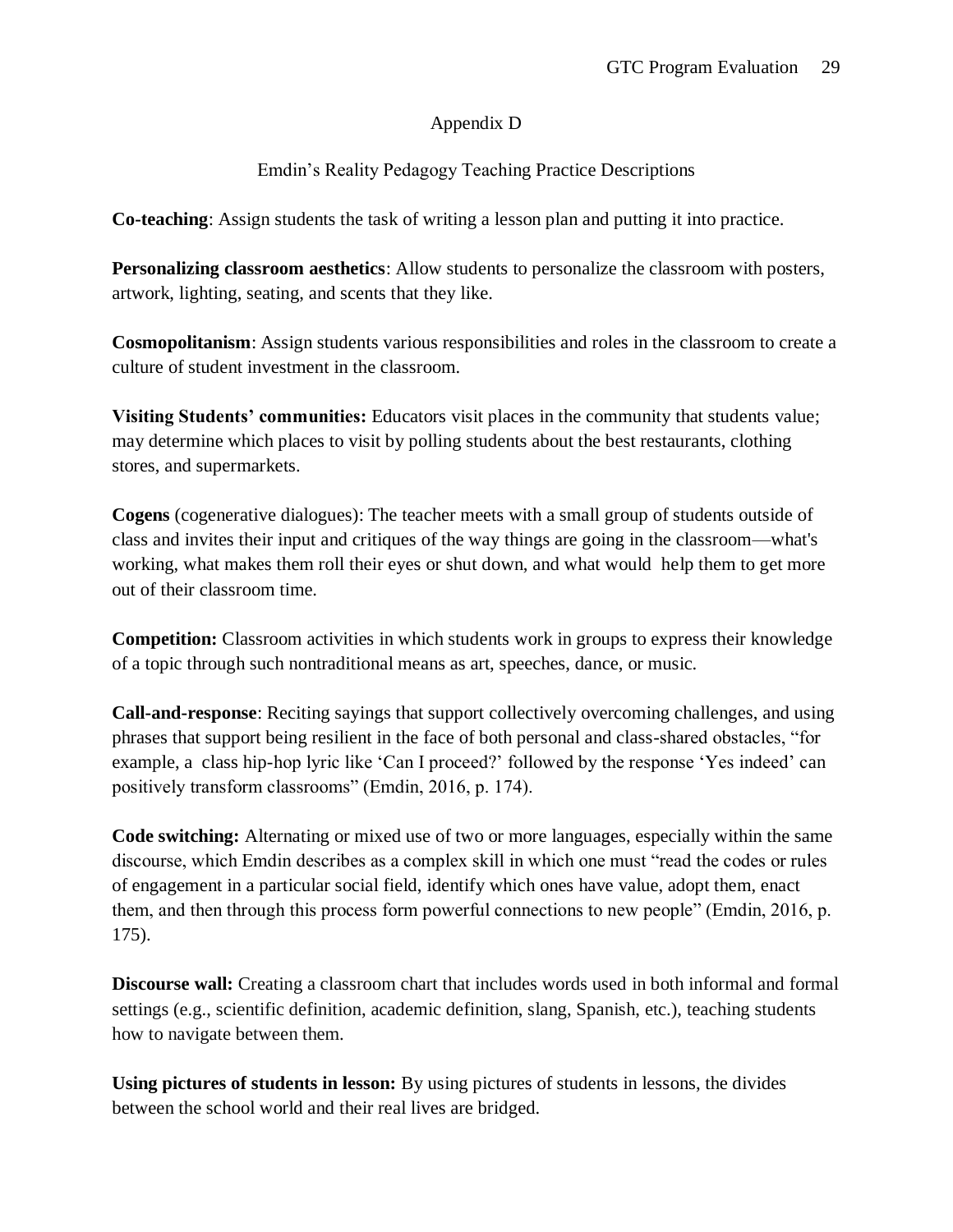**Student-created handshakes**: The handshake is something that the class constructs together and the practice becomes a ritual that the entire class enacts, building solidarity.

**Classroom name**: Allowing students to name the classroom (e.g., Physic Phenoms, Mathematical Magicians) "reinforce(s) students' connections to their classroom and each other and helps them forge an identity around the content being taught" (Emdin, 2016, p. 128).

**Classroom Twitter:** A paper-based form of the digital platform that can be used in classrooms to engage students, allow them to move around the class, listen attentively, engage with their peers, and learn content during lectures by the teacher.

**Classroom Instagram:** A paper-based form of the digital platform that can be used in classrooms to engage students, allow them to move around the class, listen attentively, engage with their peers, and learn content during lectures by the teacher.